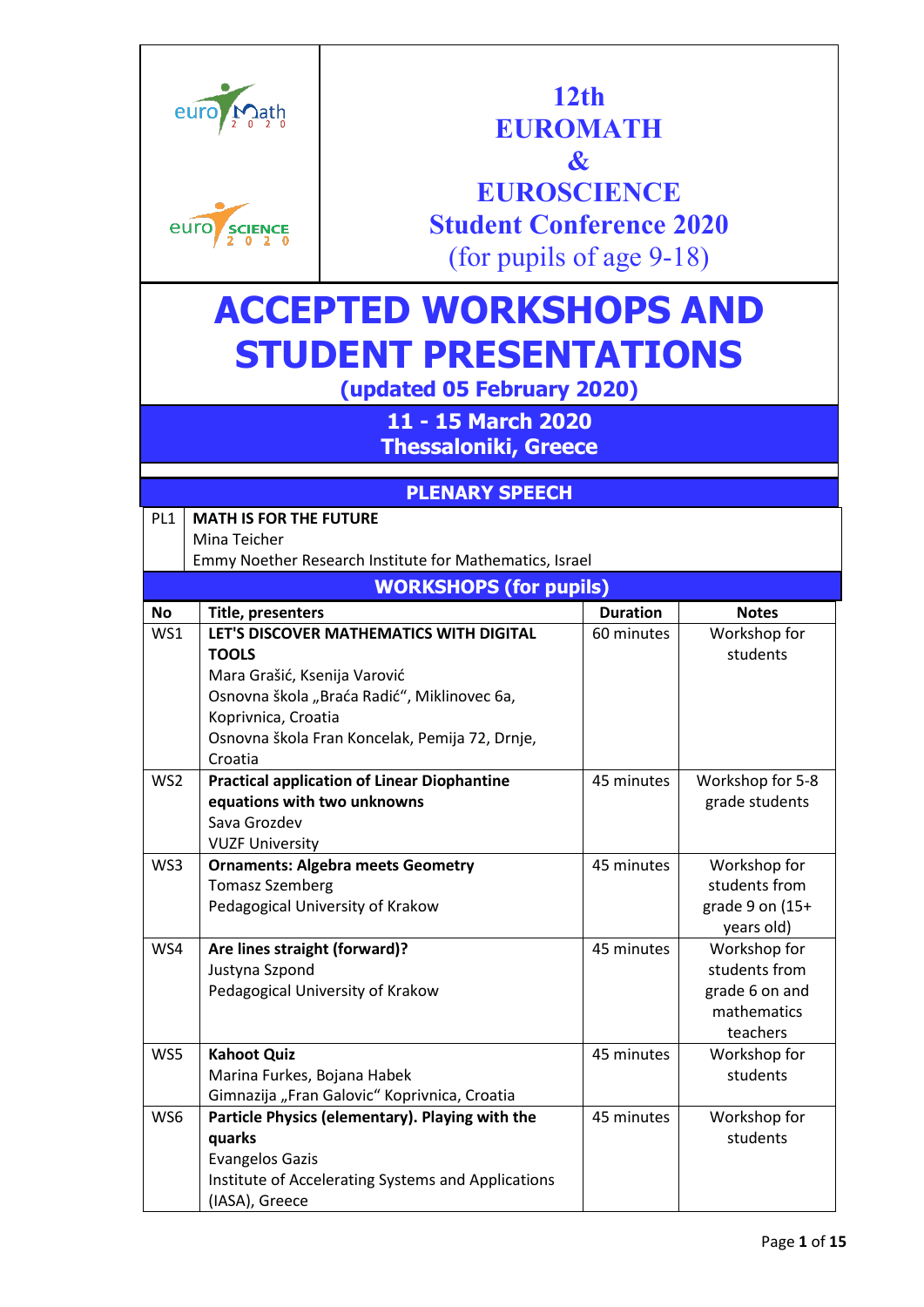| WS7         | <b>Particle Accelerators. The Machines of the Future</b>                                       | 45 minutes | Workshop for        |
|-------------|------------------------------------------------------------------------------------------------|------------|---------------------|
|             | <b>Evangelos Gazis</b>                                                                         |            | Teachers/University |
|             | Institute of Accelerating Systems and Applications                                             |            | <b>Students</b>     |
|             | (IASA), Greece                                                                                 |            |                     |
| WS8         | <b>DENTAL MATH</b>                                                                             | 45 minutes | Workshop for        |
|             | Nikolina Kuzmić Šelimber and Hrvoje Šelimber                                                   |            | students            |
|             | Udruga mladih koprivničkih matematičara, Čarda 43,                                             |            |                     |
|             | Koprivnica, Croatia                                                                            |            |                     |
|             | Osnovna škola "Antun Nemčić Gostovinski"                                                       |            |                     |
|             | Koprivnica, Školska 5, Croatia                                                                 |            |                     |
| WS9         | SOLVING PUZZLES AND RIDDLES USING LOGIC AND                                                    | 75 minutes | Workshop for        |
|             | <b>PROBABILITIES</b>                                                                           |            | students            |
|             | <b>Michalis Gavrielides</b>                                                                    |            |                     |
|             | The English School, Nicosia, Cyprus                                                            |            |                     |
| <b>WS10</b> | THE UNIVERSE GOES TO PRIMARY SCHOOL                                                            | 90 minutes |                     |
|             | Elena Elliniadou MEd                                                                           |            |                     |
|             | 2nd Primary School of Piraeus Uruguay, Greece                                                  |            |                     |
| <b>WS11</b> | <b>HOW MANY DESCENDANTS?</b>                                                                   | 60 minutes | Workshop for        |
|             | Brendan McLoughlin                                                                             |            | students            |
|             | International School of Moscow, Russia                                                         |            |                     |
| <b>WS12</b> | <b>GENES AT WORK, A BOARD GAME TO WORK</b>                                                     | 45 minutes | Workshop for        |
|             | ON RELATIONSHIPS, ETHICAL SKILLS,                                                              |            | teachers and        |
|             | STRATEGIC THINKING, PLANNING,                                                                  |            | students            |
|             | <b>COOPERATION, AND INCLUSIVENESS</b>                                                          |            |                     |
|             | Di Fonza Mario*, Nappi Sabrina**, Busiello                                                     |            |                     |
|             | Rosanna***, Puzone Giuseppe****, Settembre                                                     |            |                     |
|             | Vincenzo*****, Aiese Rosa Krizia*******                                                        |            |                     |
|             | Istituto Statale per l'Istruzione Secondaria "Europa",<br>Pomigliano d'Arco, Naples, Italy     |            |                     |
|             |                                                                                                |            |                     |
|             |                                                                                                |            |                     |
| <b>WS13</b> | AN EDUCATIONAL AND INCLUSIVE APPROACH                                                          | 45 minutes | Workshop for        |
|             | OF GEOMETRY THROUGH FRACTALS                                                                   |            | students            |
|             | Anna Alfieri                                                                                   |            |                     |
| <b>WS14</b> | Liceo Scientifico "Luigi Siciliani" Catanzaro_Italy<br><b>USING MATHEMATICS TO SAVE WATER</b>  |            |                     |
|             | Amélia C. Caldeira(*), M. T. Malheiro(**), Rui M. S.                                           | 60 minutes | Workshop for        |
|             | Pereira(***), A. Manuela Gonçalves(****), S.O.                                                 |            | students            |
|             | $Lopes(*****)$                                                                                 |            |                     |
|             | (*) Dept. of Mathematics, School of Engineering,                                               |            |                     |
|             | Polytechnic of Porto, LEMA-ISEP, SYSTEC-ISR, Porto,                                            |            |                     |
|             | Portugal                                                                                       |            |                     |
|             | (**) University of Minho, Department of Mathematics                                            |            |                     |
|             | and Center of Mathematics, Braga, Portugal                                                     |            |                     |
|             | (***) University of Minho, Department of                                                       |            |                     |
|             | Mathematics and Center of Physics, Braga, Portugal                                             |            |                     |
|             | (****)University of Minho, Department of                                                       |            |                     |
|             | Mathematics and Center of Mathematics, Braga,                                                  |            |                     |
|             | Portugal                                                                                       |            |                     |
| <b>WS15</b> | (*****) University of Minho, Department<br><b>MUSICMATH METHODOLOGY: FRACTIONS</b>             | 45 minutes | Workshop for        |
|             | <b>ENSEMBLE</b>                                                                                |            | students            |
|             | Eric Roldan Roa, Erika Roldan Roa, Misael Hernández                                            |            |                     |
|             | Leal, Aldo Martínez Chávez                                                                     |            |                     |
|             | *MusicMath team / University of Tartu, Naciones                                                |            |                     |
|             | Unidas 6300-06 col. Fracc Parque la Castellana                                                 |            |                     |
|             | Cp.45117 Zapopan-Jalisco-Mexico, ** MusicMath                                                  |            |                     |
|             | team / TU Munich & EPFL Starting February 2020,                                                |            |                     |
|             | *** MusicMath team, Can Mayor 4080 col. Arboledas<br>1ra secc Cp.45070 Zapopan-Jalisco-Mexico, |            |                     |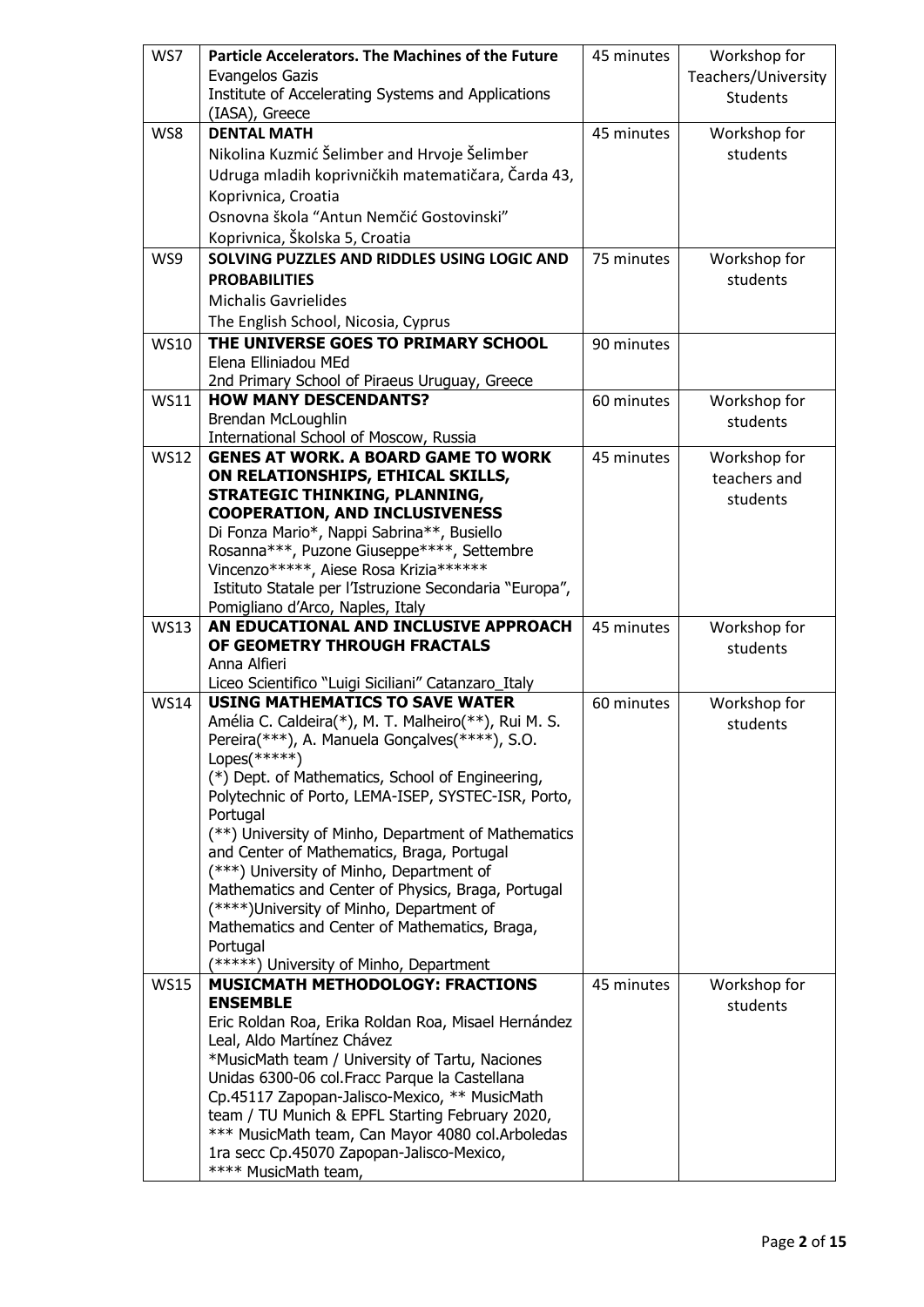| <b>WS16</b>     | <b>Boosting Circular Economy Knowledge in</b>                                                      | 45 minutes |                          |
|-----------------|----------------------------------------------------------------------------------------------------|------------|--------------------------|
|                 | <b>STEM Future Class</b>                                                                           |            |                          |
|                 | Eirini Siotou*, Effie Papageorgiou**, Lina                                                         |            |                          |
|                 | Chachali***                                                                                        |            |                          |
|                 | *MSc., Head of the Science and R&D Department,                                                     |            |                          |
|                 | Blooms pilot teacher, Physics teacher, Nea Genia                                                   |            |                          |
|                 | Ziridis, Athens, Greece                                                                            |            |                          |
|                 | ** Phd, Chemistry teacher, Blooms pilot teacher, Nea<br>Genia Ziridis, Athens, Greece              |            |                          |
|                 | *** MSc., Vice-principle, Mathematics teacher, Nea                                                 |            |                          |
|                 | Genia Ziridis, Athens, Greece                                                                      |            |                          |
| <b>WS17</b>     | <b>MathTriathIon</b>                                                                               | 150        |                          |
|                 | A special event inspired, created and organized by                                                 | minutes    |                          |
|                 | Kostis Andriopoulos* and Nikos Papadopoulos**                                                      |            |                          |
|                 | * The Moraitis School, Athens, Greece                                                              |            |                          |
|                 | ** The Senior School, Nicosia, Cyprus<br><b>EVERY WEEK MATHS</b>                                   |            |                          |
| <b>WS18</b>     | Anita Grguric*, Zlatka Miculinic Mance**                                                           | 45 minutes | Workshop for<br>teachers |
|                 | Prva rijecka hrvatska gimnazija, Frana Kurelca 1,                                                  |            |                          |
|                 | Rijeka, Croatia                                                                                    |            |                          |
| <b>WS19</b>     | <b>MATH TRAILS WITH MATHCITYMAP</b>                                                                | 75 minutes | Workshop for             |
|                 | Amélia C. D. Caldeira(*), Ana Moura(**)                                                            |            | teachers                 |
|                 | (*) Dept. of Mathematics, School of Engineering,                                                   |            |                          |
|                 | Polytechnic of Porto, LEMA-ISEP, SYSTEC-ISR, Porto,                                                |            |                          |
|                 | Portugal                                                                                           |            |                          |
|                 | (**) Dept. of Mathematics, School of Engineering,<br>Polytechnic of Porto, LEMA-ISEP, CMUP, Porto, |            |                          |
|                 | Portugal                                                                                           |            |                          |
| <b>WS20</b>     | <b>EU-MATHS-IN: MATHEMATICS AND</b>                                                                | 45 minutes |                          |
|                 | <b>INDUSTRY</b>                                                                                    |            |                          |
|                 | Christophe Prud'homme*, Andrés Prieto Aneiros**                                                    |            |                          |
|                 |                                                                                                    |            |                          |
|                 | * EU-MATHS-IN, AMIES, University of Strasbourg,                                                    |            |                          |
|                 | ** University of A Coruña, Math-in                                                                 |            |                          |
|                 |                                                                                                    |            |                          |
|                 | <b>ACCEPTED PRESENTATIONS BY STUDENTS (EUROMATH)</b>                                               |            |                          |
| <b>No</b>       | Title, presenters                                                                                  |            |                          |
| MP1             | <b>DIABETES IS MATHEMATICS</b>                                                                     |            |                          |
|                 | Marija Švegović                                                                                    |            |                          |
|                 | Centar Izvrsnosti, Koprivnica, Croatia                                                             |            |                          |
| MP <sub>2</sub> | <b>MATH IN VUČEDOL CULTURE</b>                                                                     |            |                          |
|                 | Lea Smiljanec, Nera Tomrlin                                                                        |            |                          |
|                 | Centar Izvrsnosti, Koprivnica, Croatia                                                             |            |                          |
| MP3             | <b>MATH IS IN THE AIR</b>                                                                          |            |                          |
|                 | Korana Grgac, Teo Hanzekovic                                                                       |            |                          |
|                 | OS Braca Radic, Koprivnica, Croatia                                                                |            |                          |
| MP4             | <b>MATHEMATICS AND ANIMALS</b>                                                                     |            |                          |
|                 | Elena Sijak, Nikolina Isabella Marija van Bregt                                                    |            |                          |
|                 |                                                                                                    |            |                          |
| MP5             | OS Braca Radic, Koprivnica, Croatia<br><b>MATHEMATICS MODEL OF SUSTAINABLE TOURISM</b>             |            |                          |
|                 | Fran Filipović                                                                                     |            |                          |
|                 |                                                                                                    |            |                          |
| MP <sub>6</sub> | OS Braca Radic, Koprivnica, Croatia<br><b>MATHEMATICS IN SPACE</b>                                 |            |                          |
|                 | Luka Rubes                                                                                         |            |                          |
|                 | OS Braca Radic, Koprivnica, Croatia                                                                |            |                          |
| MP7             | <b>MATHEMATICS IN MEDICINE</b>                                                                     |            |                          |
|                 | <b>Martina Petrovic</b>                                                                            |            |                          |
|                 | OS Braca Radic, Koprivnica, Croatia                                                                |            |                          |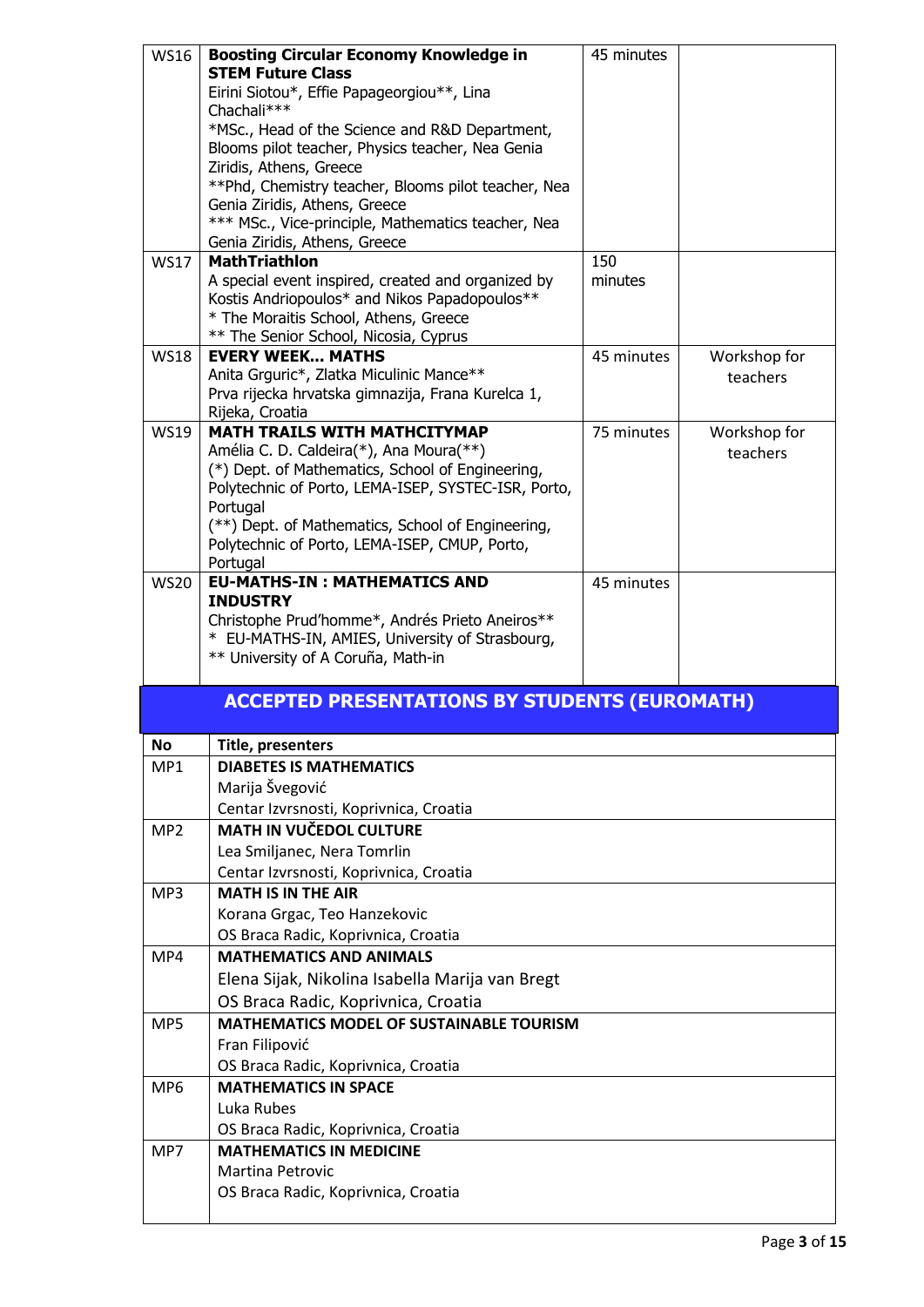| MP8         | <b>MATHEMATICS IN HISTORY</b>                                           |
|-------------|-------------------------------------------------------------------------|
|             | Niko Sertić                                                             |
|             | OS Braca Radic, Koprivnica, Croatia                                     |
| MP9         | <b>MATHEMATICS IN DANCE</b>                                             |
|             | Ella Kolar, Paula Škrobar, Magdalena Zovko                              |
|             | OS Braca Radic, Koprivnica, Croatia                                     |
| <b>MP10</b> | <b>MATHEMATICS IN ARCHITECTURE</b>                                      |
|             | Zana Sipek, Ella Vrabelj                                                |
|             | OS Braca Radic, Koprivnica, Croatia                                     |
| MP11        | L'Hôpital's rule                                                        |
|             | Dongha Kim                                                              |
|             | International School of Moscow, Russia                                  |
| <b>MP12</b> | <b>NAVIGATING THE WORLD</b>                                             |
|             | Innokentiy Kaurov, Alex Mariievskyi                                     |
|             | International School of Moscow, Russia                                  |
| MP13        | <b>VISUALISING 4D USING DOMAIN COLOURING</b>                            |
|             | Dongyoung Kim, Jiahe Xin                                                |
|             | International School of Moscow, Russia                                  |
| <b>MP14</b> | <b>NEURAL NETWORKS</b>                                                  |
|             | Anna Mordvina                                                           |
|             | International School of Moscow, Russia                                  |
| <b>MP15</b> | <b>Gaga's Golden Ratio</b>                                              |
|             | Celena Ota                                                              |
|             | International School of Moscow, Russia                                  |
| MP16        | <b>RATES AS A SOLUTION TO EVERYTHING</b>                                |
|             | Yegor Kim, Pavel Burya, Konstantin Popov                                |
|             | International School of Moscow, Russia                                  |
| <b>MP17</b> | <b>MATHEMATICS IN ART</b>                                               |
|             | Qishi Xie, Platon Sagun                                                 |
|             | The Heritage Private School, Palodia, Limassol, Cyprus                  |
| <b>MP18</b> | <b>INFINITE CHOCOLATE? YES, PLEASE!</b>                                 |
|             | Shengkun Zhao, Yufan Tang, Yawen Yang                                   |
|             | The Heritage Private School, Palodia, Limassol, Cyprus                  |
| MP19        | <b>MATHEMATICS IN SOLAR SYSTEM</b>                                      |
|             | Tara Tetec, Leo Bradić                                                  |
|             | Primary school "Braća Radić", Koprivnica, Croatia                       |
| <b>MP20</b> | <b>MATHEMATICS ON GEOGRAPHICAL MAP</b>                                  |
|             | Jakov Koštarić, Damjan Koštarić                                         |
|             | Primary school "Braća Radić", Koprivnica, Croatia                       |
| MP21        | <b>MATHEMATICS IN GEOGRAPHY</b>                                         |
|             | Mihael Pjatakov, Marko Šarić, Cemal Ustundag                            |
|             | Primary school "Braća Radić", Koprivnica, Croatia                       |
| <b>MP22</b> | <b>CHECKMATE!</b>                                                       |
|             | Matko Stanić                                                            |
|             | Osnovna škola "Antun Nemčić Gostovinski" Koprivnica, Školska 5, Croatia |
| <b>MP23</b> | <b>MATHS AND MINECRAFT</b>                                              |
|             | Jakov Gregurić, Borna Sočev                                             |
|             | Osnovna škola "Antun Nemčić Gostovinski" Koprivnica, Školska 5, Croatia |
| <b>MP24</b> | <b>THAT TRICKY MATH</b>                                                 |
|             | Noel Mađerić, Petar Šajfar                                              |
|             | Osnovna škola "Antun Nemčić Gostovinski" Koprivnica, Školska 5, Croatia |
| <b>MP25</b> | THE MUSIC OF MATHEMATICS                                                |
|             | Ava Magdić, Nika Robotić                                                |
|             | Osnovna škola "Antun Nemčić Gostovinski" Koprivnica, Školska 5, Croatia |
|             |                                                                         |
|             |                                                                         |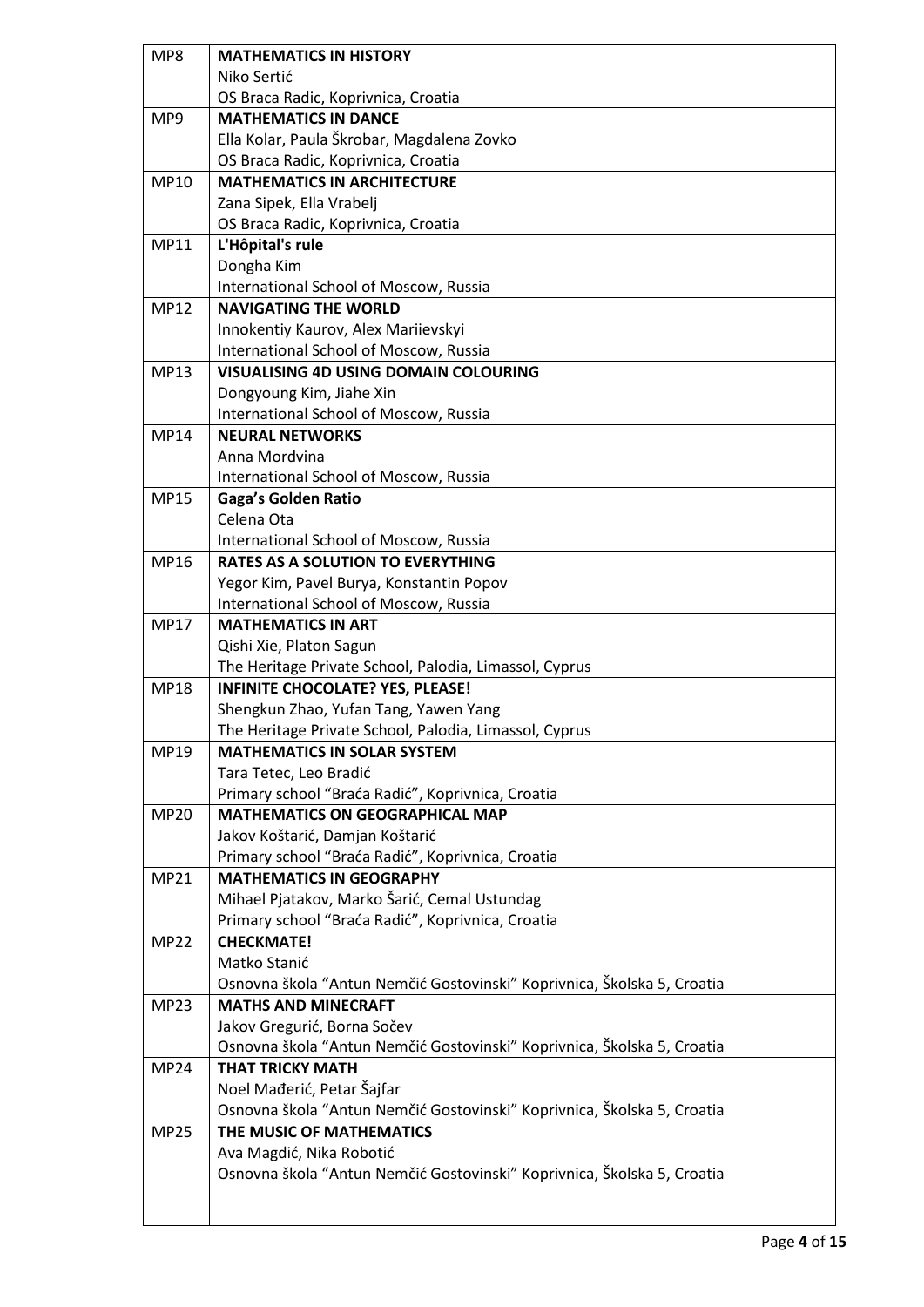| <b>MP26</b> | THE TITANIC IN NUMBERS                                                              |
|-------------|-------------------------------------------------------------------------------------|
|             | Katja Gregurić, Eva Pintar                                                          |
|             | Osnovna škola "Antun Nemčić Gostovinski" Koprivnica, Školska 5, Croatia             |
| <b>MP27</b> | <b>MATHEMATICS IN BUILDING HOUSES</b>                                               |
|             | Izabela Lugarov, Matej Matijašić                                                    |
|             | Osnovna škola Fran Koncelak, Pemija 72, Drnje, Croatia                              |
| <b>MP28</b> | A HISTORY OF THE METRE                                                              |
|             | Maia Kristina Arhall Bergendorff                                                    |
|             | Rygaards International School, Denmark                                              |
| <b>MP29</b> | <b>TWO FACES NUMBERS</b>                                                            |
|             | Ali Bulori                                                                          |
|             | Shahid Beheshti 1, Iran                                                             |
| <b>MP30</b> | <b>TRIPLE JUMP</b>                                                                  |
|             | Julian R. Trott, Tamás Kovács                                                       |
|             | Rygaards International School, Denmark                                              |
| <b>MP31</b> | <b>GRAPH THEORY PROBLEMS AND APPLICATIONS</b>                                       |
|             | Neven Lukić                                                                         |
|             | Gimnazija "Fran Galović" Koprivnica, Croatia                                        |
| <b>MP32</b> | <b>FIBONACCI SEQUENCE IN NATURE</b>                                                 |
|             | Karla Šmitlehner, Marta Šola                                                        |
|             | Gimnazija "Fran Galović" Koprivnica, Croatia                                        |
| <b>MP33</b> | <b>MUSIC AND MATHEMATICS</b>                                                        |
|             | Klara Smiljanić                                                                     |
|             | Gimnazija "Fran Galović" Koprivnica, Croatia                                        |
| <b>MP34</b> | <b>MATH IN FITNESS</b>                                                              |
|             | Klara Šestak, Neven Lukic                                                           |
|             | Gimnazija "Fran Galović" Koprivnica, Croatia                                        |
| MP36        | THE PERFECT RACKET                                                                  |
|             | Carmela Ciampi, Simone Di Dio, Chiara Iscaro, Laura Lanni, Antonio Pezzulo, Martina |
|             | Varricchio                                                                          |
|             | Liceo Scientifico "G. Rummo" Benevento, Italy                                       |
| <b>MP37</b> | STUDYING MATHEMATICS AS A PIECE OF ITALIAN FOOD                                     |
|             | Amoriello Pietro, Bovino Stefania, Iannella Alessia                                 |
|             | Liceo Scientifico "G. Rummo" Benevento, Italy                                       |
|             | <b>SMARTPHONE AND MATHEMATICS</b>                                                   |
| <b>MP38</b> |                                                                                     |
|             | Giovanna Iannella, Alessandra Carla Coletta, Roberta Romano                         |
|             | Liceo Scientifico "G. Rummo" Benevento, Italy                                       |
| MP39        | <b>SADDLE UP!</b>                                                                   |
|             | Ciavanni Annachiara, Citarella Alessia, Lepore Liliana, Pellegrini Maria Helena     |
|             | Liceo Scientifico "G. Rummo" Benevento, Italy                                       |
| <b>MP40</b> | <b>QUANTUM COMPUTERS</b>                                                            |
|             | Antonio Pezzulo, Carlo di Pasquale, Chiara Iscaro, Giuseppe Viglione, Lorenzo       |
|             | Addivinola                                                                          |
|             | Liceo Scientifico "G. Rummo" Benevento, Italy                                       |
| MP41        | PROBABILITY OF FOOTBALL BETS                                                        |
|             | Giorgio Benedetto Bravi, Giovanni Catauro, Bruno Nesticò, Piofrancesco Rosella,     |
|             | Rinaldo Saviano                                                                     |
|             | Liceo Scientifico "G. Rummo" Benevento, Italy                                       |
| <b>MP42</b> | <b>NETFLIX: AN ISSUE OF RECOMMENDATION!</b>                                         |
|             | Fiorentino Giuseppe Manuel, Fucci Francesca Pia, Paduano Francesco Agostino,        |
|             | Guerrera Concetta, Addivinola Lorenzo, Viscio Viglione Livia                        |
|             | Liceo Scientifico "G. Rummo" Benevento, Italy                                       |
| MP43        | <b>LOVE AND MONEY</b>                                                               |
|             | Giuseppe Abbate, Giuseppe Viglione, Mariagaia Miranda, Francesca Lacerra, Giorgia   |
|             | Iammarino, Carlo Di Pasquale                                                        |
|             | Liceo Scientifico "G. Rummo" Benevento, Italy                                       |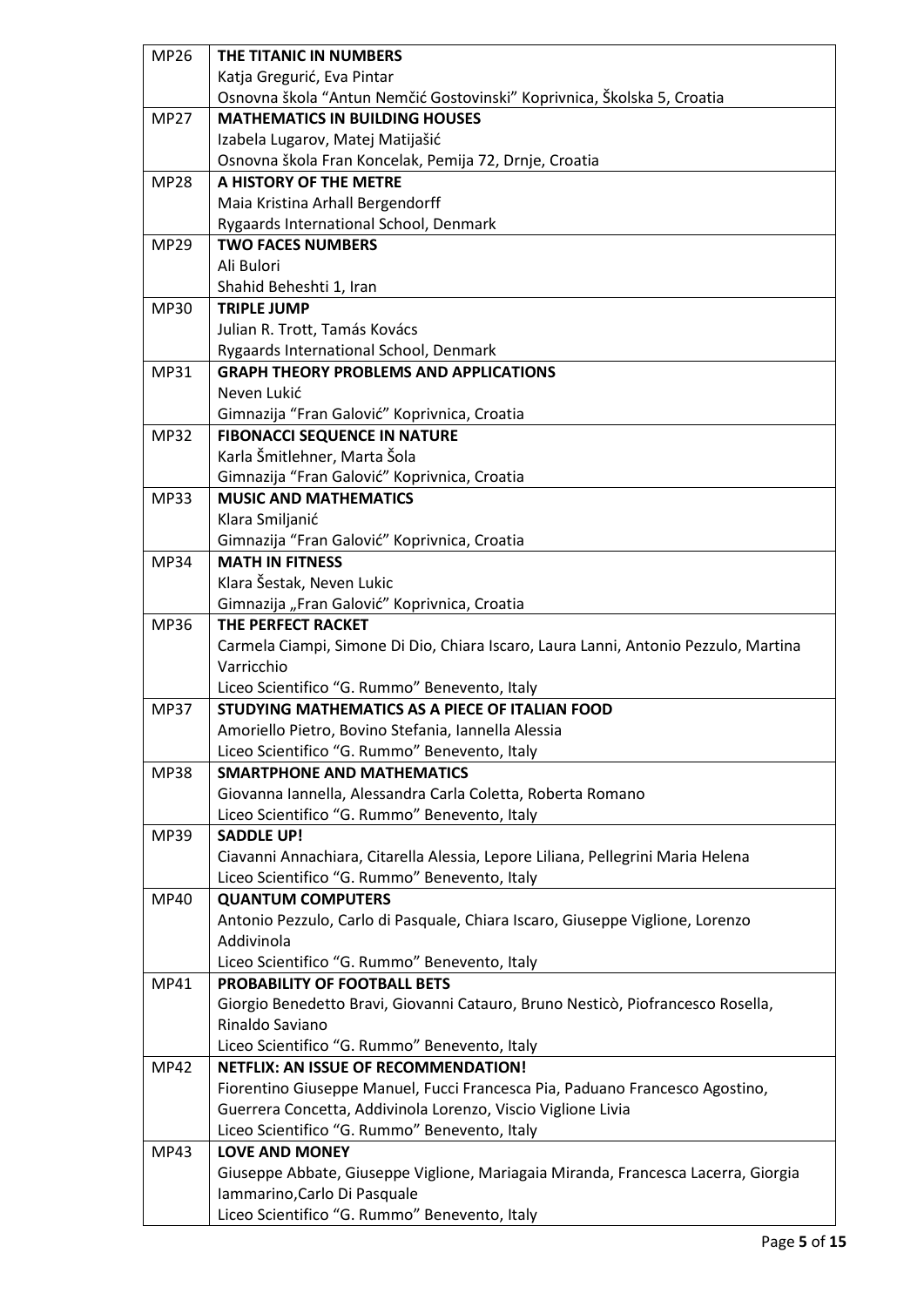| <b>MP44</b> | LET'S GIVE IT A CUT                                                                     |
|-------------|-----------------------------------------------------------------------------------------|
|             | Boffa Maria Giulia, Fiorito Alessia, Giangregorio Luigi, Napolitano Swami, Verderosa    |
|             | Ciro, Verderosa Giuseppe                                                                |
|             | Liceo Scientifico "G. Rummo" Benevento, Italy                                           |
| <b>MP45</b> | <b>INSTAGRAM: LET'S REVEAL ITS SECRETS!</b>                                             |
|             | Francesco Agostino Paduano, Laura Lanni, Martina Varriccchio, Maria Gaia Miranda        |
|             | Liceo Scientifico "G. Rummo" Benevento, Italy                                           |
| MP46        | <b>EVERYTHING IS NUMBER</b>                                                             |
|             | Boffa Annachiara, Ferravante Sara, Fiorito Alessia, Napolitano Swami,                   |
|             | Viscio Viglione Livia                                                                   |
|             | Liceo Scientifico "G. Rummo" Benevento, Italy                                           |
| <b>MP47</b> | <b>CANDY CRUSH'S PUZZLING MATHEMATICS</b>                                               |
|             | Francesca Pia Fucci, Concetta Guerrera, Francesca Lacerra,                              |
|             | Carmela Ciampi, Maria Giulia Boffa                                                      |
|             | Liceo Scientifico "G. Rummo" Benevento, Italy                                           |
| <b>MP48</b> | <b>SWINGING MATH</b>                                                                    |
|             | Federica D'Agnese, Serena Pagano                                                        |
|             | Istituto Statale per l'Istruzione Secondaria "Europa", Pomigliano d'Arco, Naples, Italy |
| MP49        | <b>WHEN FOUR CURVES MEET</b>                                                            |
|             | Panagiotis Bampatsias                                                                   |
|             | Varvakeio Model High School of Athens, Greece                                           |
| <b>MP50</b> | THE RELATIONSHIP BETWEEN BOXING AND MATHEMATICS                                         |
|             | Ehsan Osanlu                                                                            |
|             | Ghadir High School                                                                      |
|             | 17th Milad Street, Arazi, Zanjan, Iran                                                  |
| MP51        | 1,2,3N DIMENSIONS IN GEOMETRY                                                           |
|             | Emilia Biamonte, Martina Umbrello                                                       |
|             | Liceo Scientifico "Luigi Siciliani" Catanzaro_Italy                                     |
|             |                                                                                         |
| <b>MP52</b> | TELL ME WHAT YOU EAT AND I WILL TELL YOU WHAT YOU ARE                                   |
|             | Alberto Pesce                                                                           |
|             | Istituto Statale per l'Istruzione Secondaria "Europa", Pomigliano d'Arco, Naples, Italy |
| <b>MP53</b> | <b>MATHLETICS</b>                                                                       |
|             | Andreas Hadjikallis, Eleni Papachristoforou, Anestis Louca, Maria Zorni, Thalia         |
|             | Theodorou                                                                               |
|             | American Academy Larnaca, Cyprus                                                        |
| <b>MP54</b> | THE REAL THE IRRATIONAL AND THE IMAGINARY                                               |
|             | George Karesiou, Marios Americanos, Panagiotis Grigoriou, Alexandros Zachariou          |
|             | American Academy Larnaca, Cyprus                                                        |
| <b>MP55</b> | <b>MY TRIANGULAR WORLD</b>                                                              |
|             | Galatea Evgeniou, Stephanie Demetriou, Marilia Fysentzidi, Charilia Papalambrou,        |
|             | Constatina Polycarpou                                                                   |
|             | American Academy Larnaca, Cyprus                                                        |
| <b>MP56</b> | <b>MATHEMATICS AND ARCHITECTURE</b>                                                     |
|             | Erene Efstathiou, Stephanie Symeonidi, Kyriaki Paradisioti, Miranda Hadjimatheou,       |
|             | Maria Hadjichambi, Theodosia Hadjimarcou                                                |
|             | American Academy Larnaca, Cyprus                                                        |
| <b>MP57</b> | <b>SOLVING CRIMES USING MATHEMATICS</b>                                                 |
|             | Anastasia Demetriou, Danae Larcou, Eleni Apostolou                                      |
|             | American Academy Larnaca, Cyprus                                                        |
| <b>MP58</b> | THE AESTHATIC OF MATH                                                                   |
|             | Barbara Zachariou, Poline Haroutounian, Panagiota Mela                                  |
|             | American Academy Larnaca, Cyprus                                                        |
| <b>MP59</b> | <b>NUMBER ART</b>                                                                       |
|             | Tea Hansson, Axel Palmé, Alva Strand                                                    |
|             | Polhemskolan, Sweden                                                                    |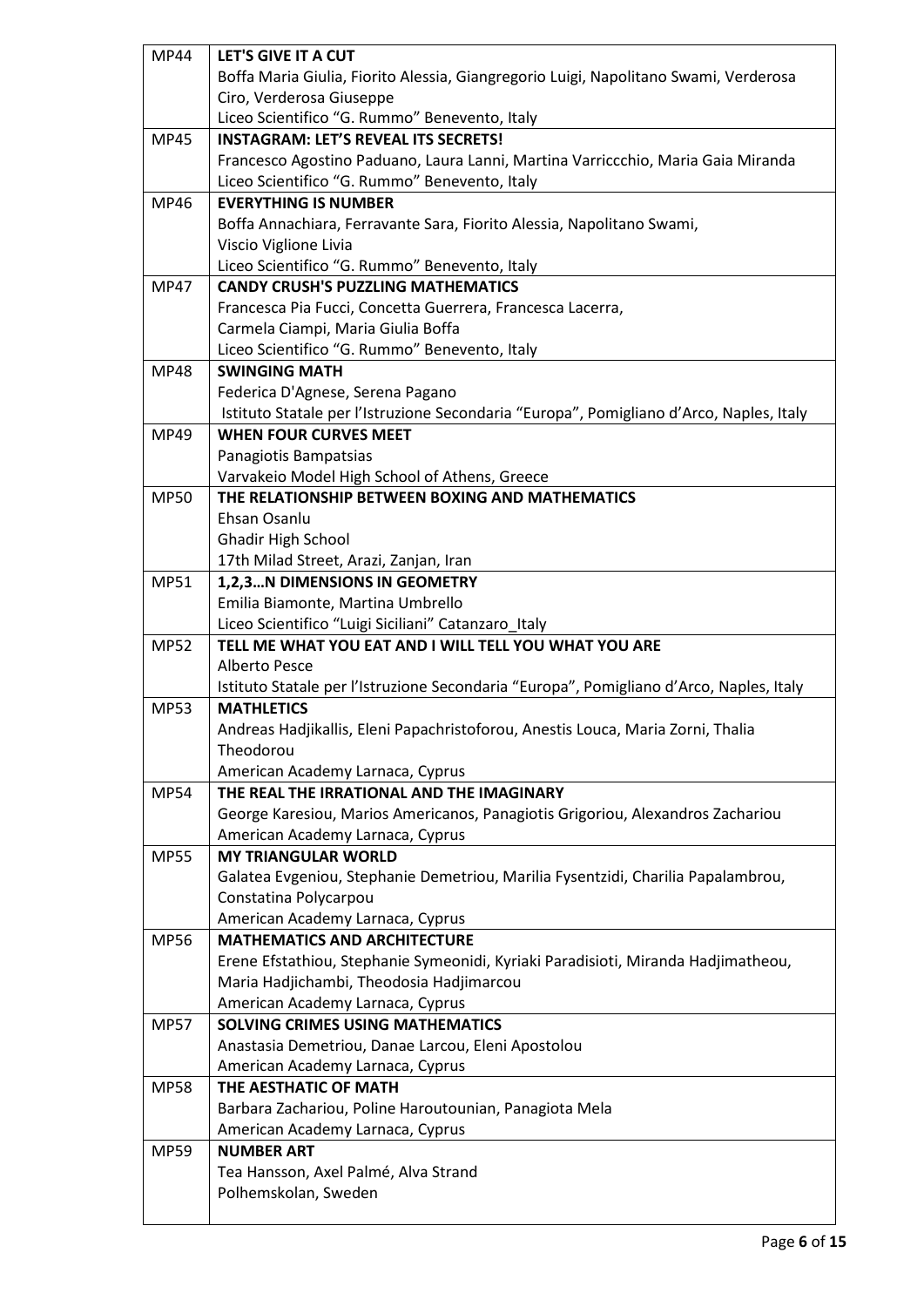| <b>MP60</b> | THE DEVELOPMENT OF CRYPTOLOGY                                                              |
|-------------|--------------------------------------------------------------------------------------------|
|             | Astrid Hofwander, Engla Sundström                                                          |
|             | Polhemskolan, Sweden                                                                       |
| MP61        | <b>EATING MATHEMATICS</b>                                                                  |
|             | Federica Petrella, Clara Verdino, Matteo Piscopo                                           |
|             | Liceo Scientifico "G. Rummo" Benevento, Italy                                              |
| MP62        | <b>CONVERGENCE OF FUNCTIONS OF MARKOV CHAINS. APPLICATIONS IN DISCRETE</b>                 |
|             | <b>STOCHASTIC MODELS</b>                                                                   |
|             | Martin Boyanov Stefanov                                                                    |
|             | Sofia High School of Mathematics, Yanko Zabunov Street, Sofia, Bulgaria                    |
| MP63        | THE USE OF MATHEMATICS IN (AUTOMATED) TRADING                                              |
|             | Arian Adeli Koodehi                                                                        |
|             | International School of Paphos, Paphos, Cyprus                                             |
| <b>MP64</b> | <b>GAME THEORY</b>                                                                         |
|             | Marko Spyrou                                                                               |
|             | International School of Paphos, Paphos, Cyprus                                             |
| <b>MP65</b> | <b>ALAN TURING AND THE ENIGMA MACHINE</b>                                                  |
|             | Belegrinos Eleftherios, Karaferis George-Paris, Tsormpatzoglou George                      |
|             | The American College of Greece-Pierce, Greece                                              |
| <b>MP66</b> | <b>MATHEMATICS AND PHILOSOPHY</b>                                                          |
|             | Juan A. Monge-Navarro Otero                                                                |
|             | Turku International School, Finland                                                        |
| <b>MP67</b> | <b>TOPOLOGY AND KNOTS</b>                                                                  |
|             | Talemwa Nanyange Kyambadde                                                                 |
|             | Turku International School, Finland                                                        |
| <b>MP68</b> | <b>KNIGHTS AND KNAVES</b>                                                                  |
|             | Asen Evgeniev Tonkov, Hristo-Chocho Tsvetanov Vladovski,                                   |
|             | Deyan Tsvetelinov Minkov                                                                   |
| MP69        | 125th SU "Boyan Penev", American College of Sofia, Bulgaria<br><b>VISIBILITY OF CONICS</b> |
|             | Martin Dimitrov, Gergana Peeva, Borislav Stoyanov                                          |
|             | 125th SU "Boyan Penev", American College of Sofia, Bulgaria                                |
| <b>MP70</b> | <b>ANALYSIS OF THE GENERALIZED QUEEN PROBLEM</b>                                           |
|             | Ivan Ventsislavov Georgiev                                                                 |
|             | Sofia High School of Mathematics                                                           |
|             | Sofia, Bulgaria                                                                            |
| <b>MP71</b> | <b>QUANTUM CRYPTOGRAPHY</b>                                                                |
|             | Spanoudis Nikos                                                                            |
|             | De La Salle College, Thessaloniki, Greece                                                  |
| <b>MP72</b> | <b>MONTY HALL</b>                                                                          |
|             | Marko Praček                                                                               |
|             | St Stanislav Institution, Gymnasium, 23 Stula, 1000 Ljubljana, Slovenia                    |
| <b>MP73</b> | <b>COMPLEX &amp; IMAGINARY NUMBERS</b>                                                     |
|             | William Brander, Aatharva Kawade                                                           |
|             | Rygaards International School, Denmark                                                     |
| <b>MP74</b> | <b>SUNFLOWERS</b>                                                                          |
|             | <b>Eylul Nihat</b>                                                                         |
|             | Mediterranean High School, Larnaca, Cyprus                                                 |
| <b>MP75</b> | <b>BUTTERFLY EFFECT</b>                                                                    |
|             | Tuna Ercika, Ioanna Gerolemou, Veronica Camanide, Amalia Chari                             |
|             | Mediterranean High School, Larnaca, Cyprus                                                 |
| <b>MP76</b> | UNDERSTANDING COMPUTERS THROUGH OUR OWN VIDEO GAME                                         |
|             | Leonidou Andreas, Theofanous Christos                                                      |
|             | The GC School of Careers, Nicosia, Cyprus                                                  |
|             |                                                                                            |
|             |                                                                                            |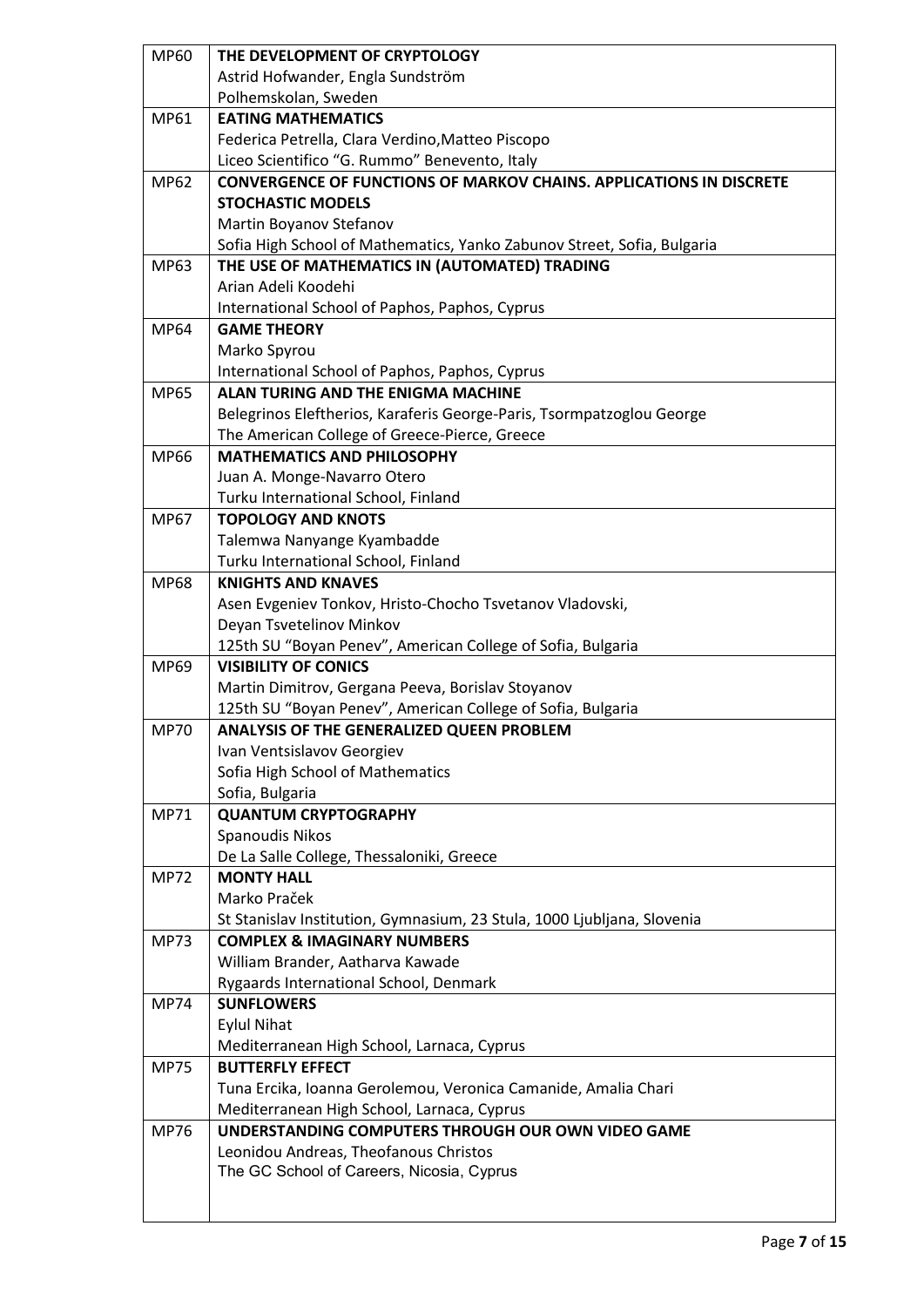| <b>MP77</b> | <b>MATHS IN YOUR FACE</b>                                                                                                              |
|-------------|----------------------------------------------------------------------------------------------------------------------------------------|
|             | Michalis Michaelides, Klitos Philippides, Christos Romanos                                                                             |
|             | The GC School of Careers, Nicosia, Cyprus                                                                                              |
| <b>MP78</b> | A MATHEMATICAL BIOGRAPHY OF THE PRICE OF LIGHT                                                                                         |
|             | <b>Nikolas Markoullis</b>                                                                                                              |
|             | The GC School of Careers, Nicosia, Cyprus                                                                                              |
| <b>MP79</b> | A NOT SO SECRET TRIANGLE FULL OF SECRETS                                                                                               |
|             | Andreas Aloneftis, Theodoulos Ttelias, Sotiris Xiouros, Stephanos Zorpas                                                               |
|             | The GC School of Careers, Nicosia, Cyprus                                                                                              |
| <b>MP80</b> | <b>BEYOND THE BORDER</b>                                                                                                               |
|             | Rolandi Theodora, Yiallouri Panagiota, Yiorkadji Mary                                                                                  |
|             | The GC School of Careers, Nicosia, Cyprus                                                                                              |
| <b>MP81</b> | <b>WOMEN COUNT: TIME FOR CHANGE</b>                                                                                                    |
|             | Marion Kokkinou                                                                                                                        |
|             | Kykkos A Lyceum, Nicosia, Cyprus                                                                                                       |
| <b>MP82</b> | <b>HOW NOT TO GET AWAY WITH MURDER</b>                                                                                                 |
|             | Bobrova Lisa, Pastella Josephina, Prodromou Carolina                                                                                   |
|             | The Senior School, Nicosia, Cyprus                                                                                                     |
| <b>MP83</b> | <b>TICKETS AND BOXES</b>                                                                                                               |
|             | Kaloyan Todorov Fachikov                                                                                                               |
|             | Sofia High School of Mathematics "Paisii Hilendarski"                                                                                  |
|             | Sofia, Bulgaria                                                                                                                        |
| <b>MP84</b> | <b>THIRD DEGREE EQUATIONS</b>                                                                                                          |
|             | Afonso Domingues, Tomás Lôbo Campinos                                                                                                  |
|             | Lycée Français Charles Lepierre, Lisboa, Portugal                                                                                      |
| <b>MP85</b> | A "BEAUTIFUL MIND" FOR THE CYPRUS PROBLEM                                                                                              |
|             | Cosma Emelia, Koulermos Isabella, Skordi Iliana                                                                                        |
|             | The Senior School, Nicosia, Cyprus                                                                                                     |
| <b>MP86</b> | <b>MATHEMATICS IN SPORTS</b>                                                                                                           |
|             | Felous Filippos, Sapounaki Stella, Stamou Athanasios-Nikolaos, Tsagiannis Georgios                                                     |
|             | The American College of Greece-Pierce, Greece<br><b>HOW TO WIN AT SUDOKU</b>                                                           |
| <b>MP87</b> |                                                                                                                                        |
|             | Kalleas Spyros, Katsareas Ilias, Mavrias Konstantinos, Peppes George, Politis Sotiris<br>The American College of Greece-Pierce, Greece |
| <b>MP88</b> | THE COMMON PROPERTY OF TRIANGLES 2-3-4 AND 3-4-5                                                                                       |
|             | Artur Kashnikov                                                                                                                        |
|             | Tartu Annelinna Gymnasium                                                                                                              |
|             | Tartu, Estonia                                                                                                                         |
| MP89        | AN INTRODUCTION TO COMBINATORICS                                                                                                       |
|             | Konstantinidis Konstantinos, Papadopoulou Aikaterini, Tzartzi Petroula                                                                 |
|             | Mandoulides High Schools, 12th km Highway Thessaloniki, Greece                                                                         |
| MP90        | <b>MATHEMATICS AND NATURAL SELECTION</b>                                                                                               |
|             | Markou Anna, Christou Panos, Christou Adamos                                                                                           |
|             | Theoretical Mathematics and Physics route at The Archbishop Makarios III Lyceum,                                                       |
|             | Ktima, Paphos, Cyprus                                                                                                                  |
| MP91        | <b>ETHNOMATHEMATICS</b>                                                                                                                |
|             | Panagiota Papakyriakou                                                                                                                 |
|             | The Grammar School, Nicosia, Cyprus                                                                                                    |
| <b>MP92</b> | <b>FIBONACCI SEQUENCE</b>                                                                                                              |
|             | <b>Constantinos-Laertis Andrianos</b>                                                                                                  |
|             | The Grammar School, Nicosia, Cyprus                                                                                                    |
|             | <b>MATHEMATICS BEHIND THE GREAT PYRAMID</b>                                                                                            |
| MP93        | Christiana Katsarou, Eloise Charalambous, Eva Assiotou                                                                                 |
|             | The Grammar School, Nicosia, Cyprus                                                                                                    |
|             |                                                                                                                                        |
|             |                                                                                                                                        |
|             |                                                                                                                                        |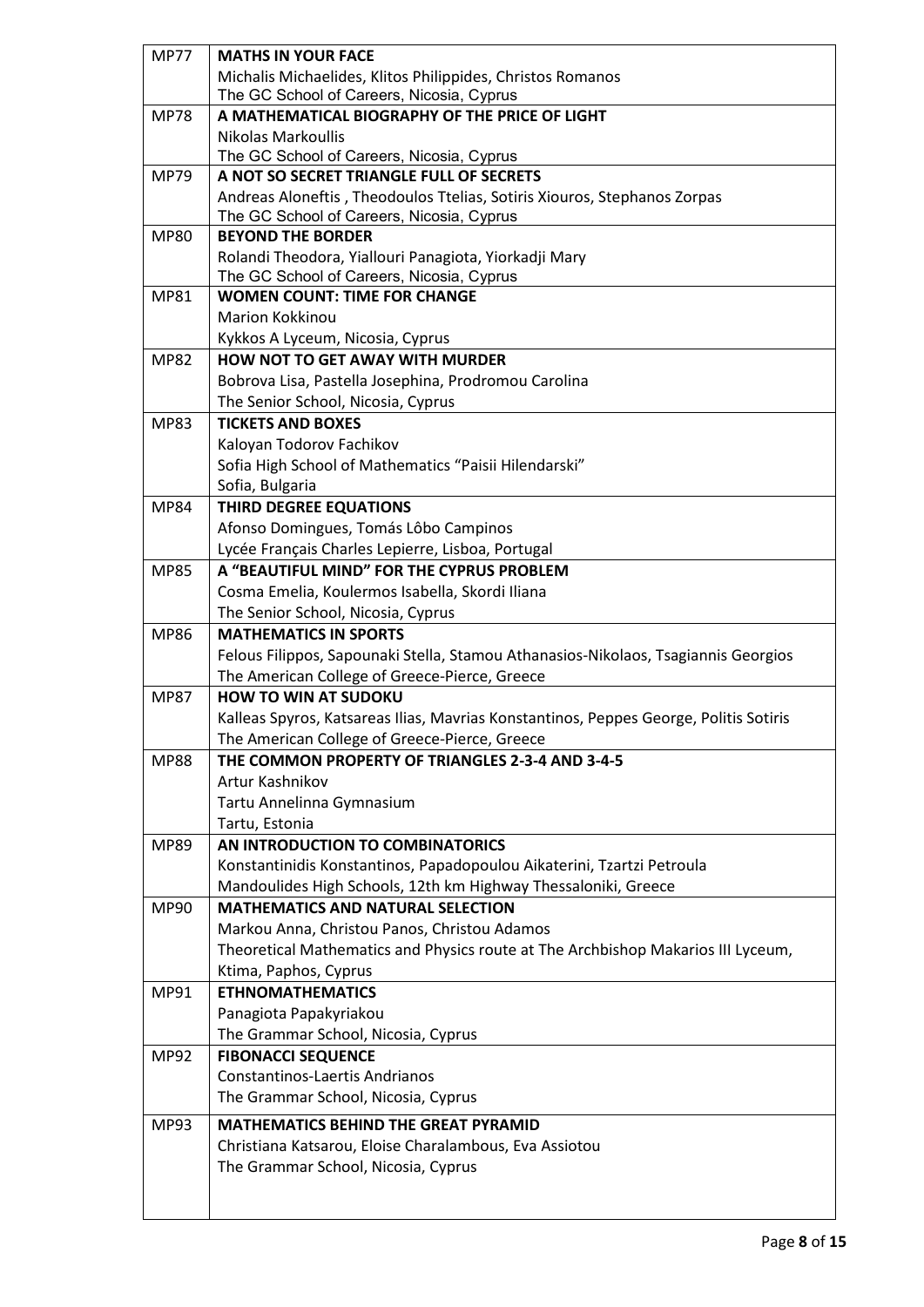| <b>MP94</b> | <b>USING MATHS TO SOLVE RUBIK'S CUBE</b>                                              |
|-------------|---------------------------------------------------------------------------------------|
|             | Iosif Elia                                                                            |
|             | The Grammar School, Nicosia, Cyprus                                                   |
| <b>MP95</b> | BENFORD'S LAW AND ITS ECONOMIC APPLICATIONS                                           |
|             | Elisavet Aifanti                                                                      |
|             | Varvakeio Model High School of Athens, Greece                                         |
| MP96        | DAY IN, DAY OUT                                                                       |
|             | Andrej Bozic, Luka Kirincic, Luka Zmak                                                |
|             | Prva rijecka hrvatska gimnazija, Frana Kurelca 1, Rijeka, Croatia                     |
| <b>MP97</b> | <b>MATHEMATICS IN BOHEMIAN RHAPSODY</b>                                               |
|             | Lucijan Mofardin                                                                      |
|             | Prva rijecka hrvatska gimnazija, Frana Kurelca 1, Rijeka, Croatia                     |
| <b>MP98</b> | <b>MATHS AND CRIMINOLOGY</b>                                                          |
|             | Kristia Kouppi, Athina Panayidou, Constantina Stefani, Eliana Gabrielides, Nguyen Ly  |
|             | Thuy Linh, Antigoni Ioannides, Ellie Mountoukou                                       |
|             | Pascal English School, Lemesos, Cyprus                                                |
| MP99        | <b>MATHEMATICS BEHIND THE IN ASPENDOS ANCIENT THEATRE ARCHITECTURE</b>                |
|             | Ensar Abdullah Demirbilek, Talha Yunus Demirbilek                                     |
|             | Ülkü Ortaokulu, Isparta Turkey                                                        |
| MP100       | <b>INFINITY</b>                                                                       |
|             | Enzo Caldas, Martim Carvalho, Guilherme Terça                                         |
|             | Lycée Français Charles Lepierre, Lisboa, Portugal                                     |
| MP101       | HISTORY AND APPLICATION OF LOGARITHM AND NEPERIAN NUMBER                              |
|             | Pouya Nazmi                                                                           |
|             | Mathematics Student, Writing Class, Ghadir high school, Zanjan, Iran                  |
| MP102       | APPLIED INTEGRATION: TAKING TOTAL IMPULSE OF THRUST-TIME CURVES FROM                  |
|             | <b>ACTUAL SOLID ROCKET MOTORS</b>                                                     |
|             | Harry Amadeo                                                                          |
|             | King School, Stamford, CT 06905, USA                                                  |
| MP103       | THE LOGIC BEHIND QUATERNIONS                                                          |
|             | Konstantinos Leontiadis, Odisseas Nikolaos Mpalis                                     |
|             | Varvakeio Model High School of Athens, Greece                                         |
| MP104       | <b>DECODING MATHEMATICAL PATTERNS IN PLANTS</b>                                       |
|             | Talha Yunus Demirbilek, Ensar Abdullah Demirbilek                                     |
|             | Ülkü Ortaokulu, Isparta Turkey                                                        |
| MP105       | <b>TREE (3)</b>                                                                       |
|             | Elias Vadebo, Anton Lundqvist                                                         |
|             | Polhemskolan, Sweden                                                                  |
| MP106       | <b>QUICC MATHS: A GUIDE TO IGCSE REVISION</b>                                         |
|             | Marios Stavrou, Ioannis Papazacharias, Andreas Constandinides, Kyriakos Hadjimichael, |
|             | Zacharias Ioannou                                                                     |
|             | The English School, Nicosia, Cyprus                                                   |
| MP107       | <b>HISTORY OF MATH</b>                                                                |
|             | Rosa Gustavo, Goual Adam                                                              |
|             | Lycée Français Charles Lepierre, Lisboa, Portugal                                     |
| MP108       | THE MATHS OF SPORTS OR AT LEAST OF SPORT BETTINGS                                     |
|             | Botond Fehér                                                                          |
|             | Turku International School, Finland                                                   |
| MP109       | THE EULER LINE                                                                        |
|             | Daeira Naskari, Katerina Kyriakidi, Natalia Triantafyllou, Elena Alevropoulou         |
|             | The Moraitis School, Athens, Greece                                                   |
| MP110       | THE MAGIC BEHIND THE NUMBER e                                                         |
|             | Konstantinos Koutoulidis, FoivosMilovanovic, Emmanuel Venios                          |
|             | The Moraitis School, Athens, Greece                                                   |
|             |                                                                                       |
|             |                                                                                       |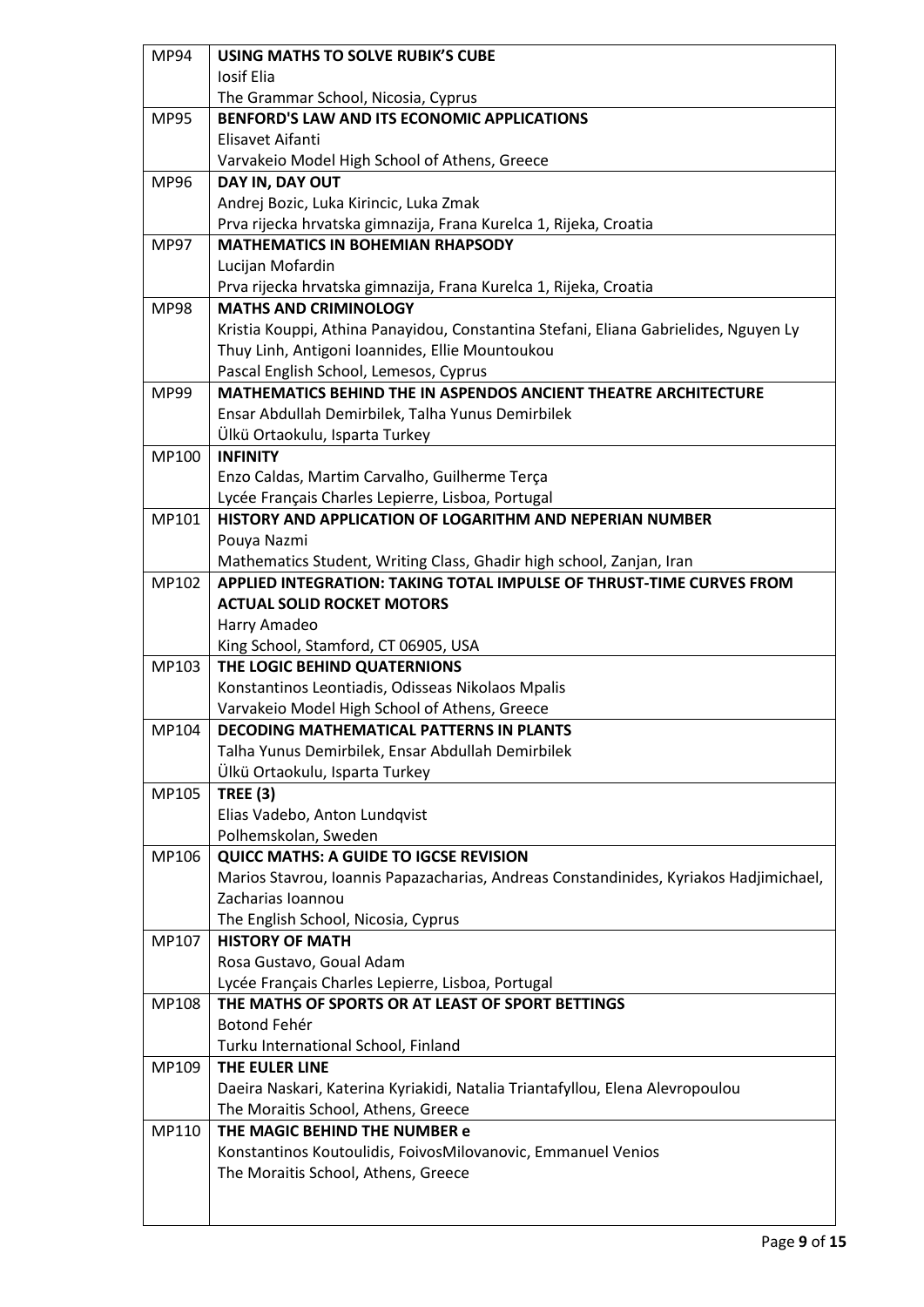| MP111           | <b>COMPLEX NUMBERS AND THEIR IMPORTANCE IN EULER'S IDENTITY</b>                          |
|-----------------|------------------------------------------------------------------------------------------|
|                 | Natalia Kokoromiti, Giorgos Kosmas, Stergios Birbilopoulos, Ariadni Pilioura             |
|                 | The Moraitis School, Athens, Greece                                                      |
| MP112           | <b>CRYPTOGRAPHY USING MATHS</b>                                                          |
|                 | Joseph Modestos Modestou                                                                 |
|                 | International School of Paphos, Paphos, Cyprus                                           |
| MP113           | <b>PROBABILITY</b>                                                                       |
|                 | Dina Novikova, Jessica Vikersjo, Daria Kyrylova, Olga Machowska                          |
|                 | International School of Paphos, Paphos, Cyprus                                           |
| MP114           | <b>WHAT YOU'LL FIND IN HIGHER DIMENSIONS</b>                                             |
|                 | Tiana Taliotou, Kiriakh Hadjipanayiotou, Anna Maria Hadjipanayiotou, Andreas             |
|                 | Hadjitofis, Solwnas Konstantinou                                                         |
|                 | Theoretical Mathematics and Physics route at The Archbishop Makarios III Lyceum,         |
|                 | Ktima, Paphos, Cyprus                                                                    |
| MP115           | <b>CLIMATE CHANGE CONTROL THROUGH GAME THEORY</b>                                        |
|                 | Economou Kyriaki, Kyriacou Semeli, Christodoulou Eleftheria                              |
|                 | Lyceum A' Ethnarchis Makarios III Pafos, Cyprus                                          |
| MP116           | <b>ETHNOMATHEMATICS</b>                                                                  |
|                 | Ismini Anagnostou, Stella Dimitriou, Danai Fragki, Sophia Gkourogianni, Alexia Zafeiriou |
|                 | Nea Genia Ziridis, Athens, Greece                                                        |
| MP117           | <b>HYPATIA AND MIRZAKHANI</b>                                                            |
|                 | Voula Argyropoulou, Eleftheria Margariti, Eleni Matzouka,                                |
|                 | Eleni Papadomanolaki                                                                     |
|                 | Nea Genia Ziridis, Athens, Greece                                                        |
| MP118           | <b>CRACKING A LOCK USING MATHS</b>                                                       |
|                 | Natalia Eleftheriou, Despina Vasiliou                                                    |
|                 | The Senior School, Nicosia, Cyprus                                                       |
| MP119           | <b>HEXAPAWN - A GAME THAT LEARNS</b>                                                     |
|                 | Eva Deftera, Sotiris Efstathiou                                                          |
|                 | The Senior School, Nicosia, Cyprus                                                       |
| MP120           | WHAT MAKES US SPEND MORE IN SUPERMARKETS, AND FEEL GOOD WHILE DOING IT                   |
|                 | <b>Mehmet Derin Ozser</b>                                                                |
|                 | The Senior School, Nicosia, Cyprus                                                       |
| MP121           | <b>INFINITY CAN VARY</b>                                                                 |
|                 | Dasia Razumova                                                                           |
|                 | The Senior School, Nicosia, Cyprus,                                                      |
| MP122           | <b>MATH IN OUR LIFE</b>                                                                  |
|                 | Vasilis Papaioannou                                                                      |
|                 | IE' Agios Neophytos School- Kato Polemidia, Lemesos, Cyprus                              |
|                 |                                                                                          |
|                 |                                                                                          |
|                 | <b>ACCEPTED PRESENTATIONS BY STUDENTS (EUROSCIENCE)</b>                                  |
|                 |                                                                                          |
| No              | Title, presenters                                                                        |
| SP <sub>1</sub> | PHYSICS IN CARTOONS                                                                      |
|                 | Nikita Guz, Dohyun Lee                                                                   |
|                 | International School of Moscow, Russia                                                   |
| SP <sub>2</sub> | <b>BLACK HOLES AND HOW THEY ROTATE</b>                                                   |
|                 | Amira Sembieva                                                                           |
|                 | International School of Moscow, Russia                                                   |
| SP <sub>3</sub> | <b>BUILDING A BLACK HOLE BOMB</b>                                                        |
|                 | Varvara Muminova                                                                         |
|                 | International School of Moscow, Russia                                                   |
| SP4             | <b>DARK MATTER: WHY DOES IT MATTER?</b>                                                  |
|                 | Maria Tivanova                                                                           |
|                 | The Heritage Private School, Palodia, Limassol, Cyprus                                   |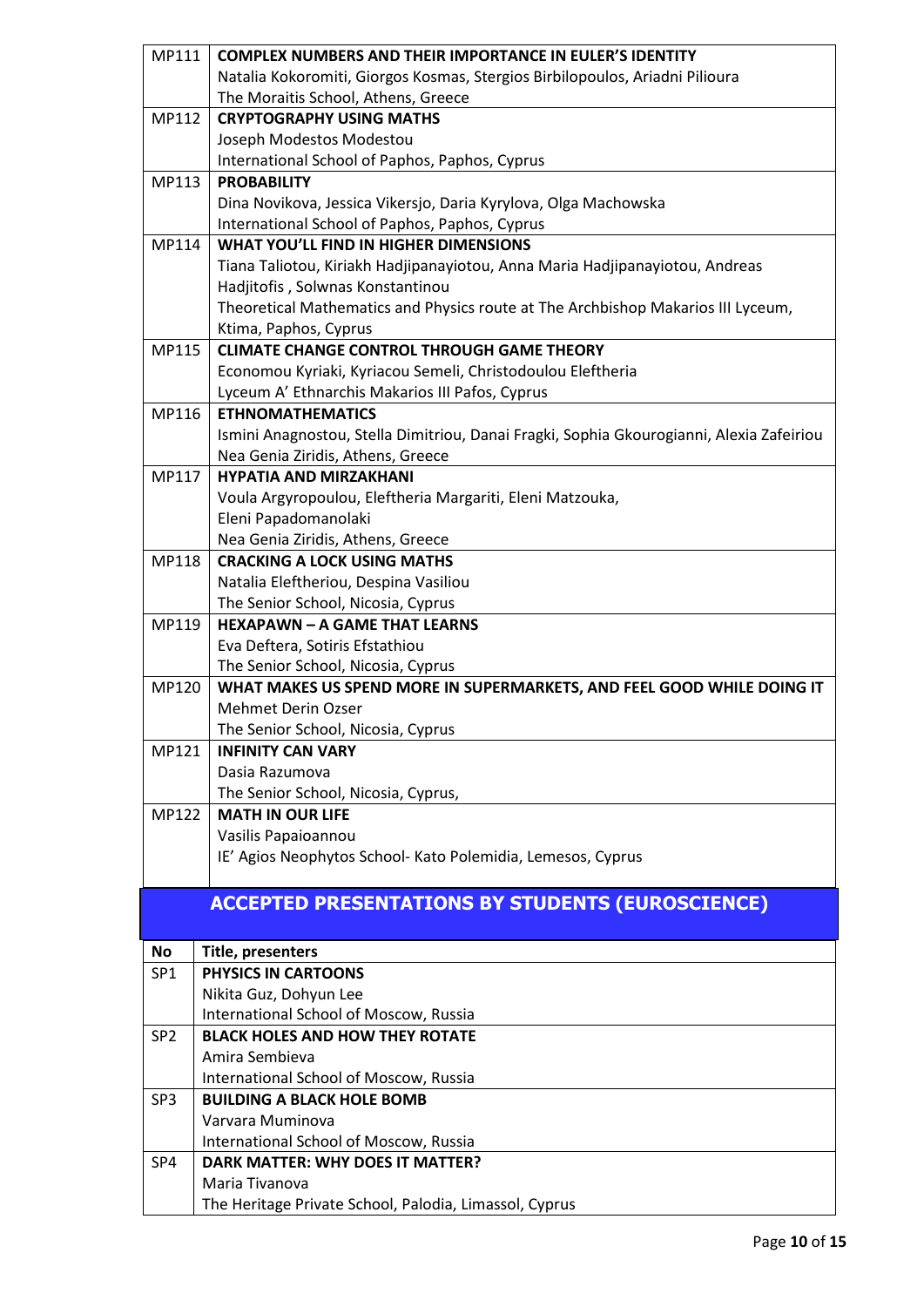| SP <sub>5</sub> | THE SECRETS OF THE SUBCONSCIOUS MIND                               |
|-----------------|--------------------------------------------------------------------|
|                 | Lucia Hosein, Elizabeth Holt                                       |
|                 | International School of Moscow, Russia                             |
| SP <sub>6</sub> | <b>GENETIC MUTATIONS: SUPERHEROS AND LACTOSE INTOLERANCE</b>       |
|                 | Taisia Smirnyagina                                                 |
|                 | International School of Moscow, Russia                             |
| SP7             | <b>HOW DO WE LEARN?</b>                                            |
|                 | Anastasia Vidyaeva                                                 |
|                 | International School of Moscow, Russia                             |
| SP8             | THE FUTURE OF THE MICROCOSM                                        |
|                 | Yegor Kim, Pavel Burya, Konstantin Popov                           |
|                 | International School of Moscow, Russia                             |
| SP9             | TRAVELLING IN SPACE, THROUGH SCIENCE                               |
|                 | Napolina Yiannakou                                                 |
|                 | The Heritage Private School, Palodia, Limassol, Cyprus             |
| SP10            | <b>ANTI-NUCLEAR MISSILE DEFENCE</b>                                |
|                 | <b>Stepan Malov</b>                                                |
|                 | International School of Moscow, Russia                             |
| SP11            | THE FUSION REACTOR                                                 |
|                 | Egor Kuzmichev                                                     |
|                 | International School of Moscow, Russia                             |
| SP12            | MAXIMUM POSSIBLE DEPTH THAT CAN BE REACHED DURING A FREEDIVE (NLT) |
|                 | Alisa Polyakova                                                    |
|                 | International School of Moscow, Russia                             |
| SP13            | THE SCIENCE BEHIND THE BOMB                                        |
|                 | Platon Kachkaev                                                    |
|                 | International School of Moscow, Russia                             |
| SP14            | <b>CHERNOBYL AFTERMATH</b>                                         |
|                 | Yuna Apryatina, Sofia Musakhanova                                  |
|                 | International School of Moscow, Russia                             |
| <b>SP15</b>     | THE FANTASTIC SCIENCE OF FLIGHT                                    |
|                 | Leonid Elkin                                                       |
|                 | International School of Moscow, Russia                             |
| SP16            | THE SCIENCE OF FLIGHT                                              |
|                 | Young Joo Jo                                                       |
|                 | International School of Moscow, Russia                             |
| SP17            | HISTORY, FUTURE AND STORY OF IVF                                   |
|                 | Maria Vilstrup                                                     |
| SP18            | Rygaards International School, Denmark<br>THE POWER OF THE MIND    |
|                 | Sara Švegović                                                      |
|                 | Gimnazija "Fran Galović" Koprivnica, Croatia                       |
| SP20            | TRAVEL IN TIME WITH THE HELP OF WORMHOLES                          |
|                 | SHAKILA HAMDY                                                      |
|                 | Farzaneghan 1, Iran                                                |
| SP21            | Left or Right Brain - Theory or Reality?                           |
|                 | Ana Christina Johansson and Sophia Rosalinda Tammi                 |
|                 | Rygaards International School, Denmark                             |
| <b>SP22</b>     | <b>The Science Behind Emotions</b>                                 |
|                 | Anwita Karanth and Lucia Alice Pitman                              |
|                 | Rygaards International School, Denmark                             |
| <b>SP23</b>     | <b>DARK ENERGY AND DARK MATTER</b>                                 |
|                 | Areeb Sadath Jan                                                   |
|                 | Rygaards International School, Denmark                             |
|                 |                                                                    |
|                 |                                                                    |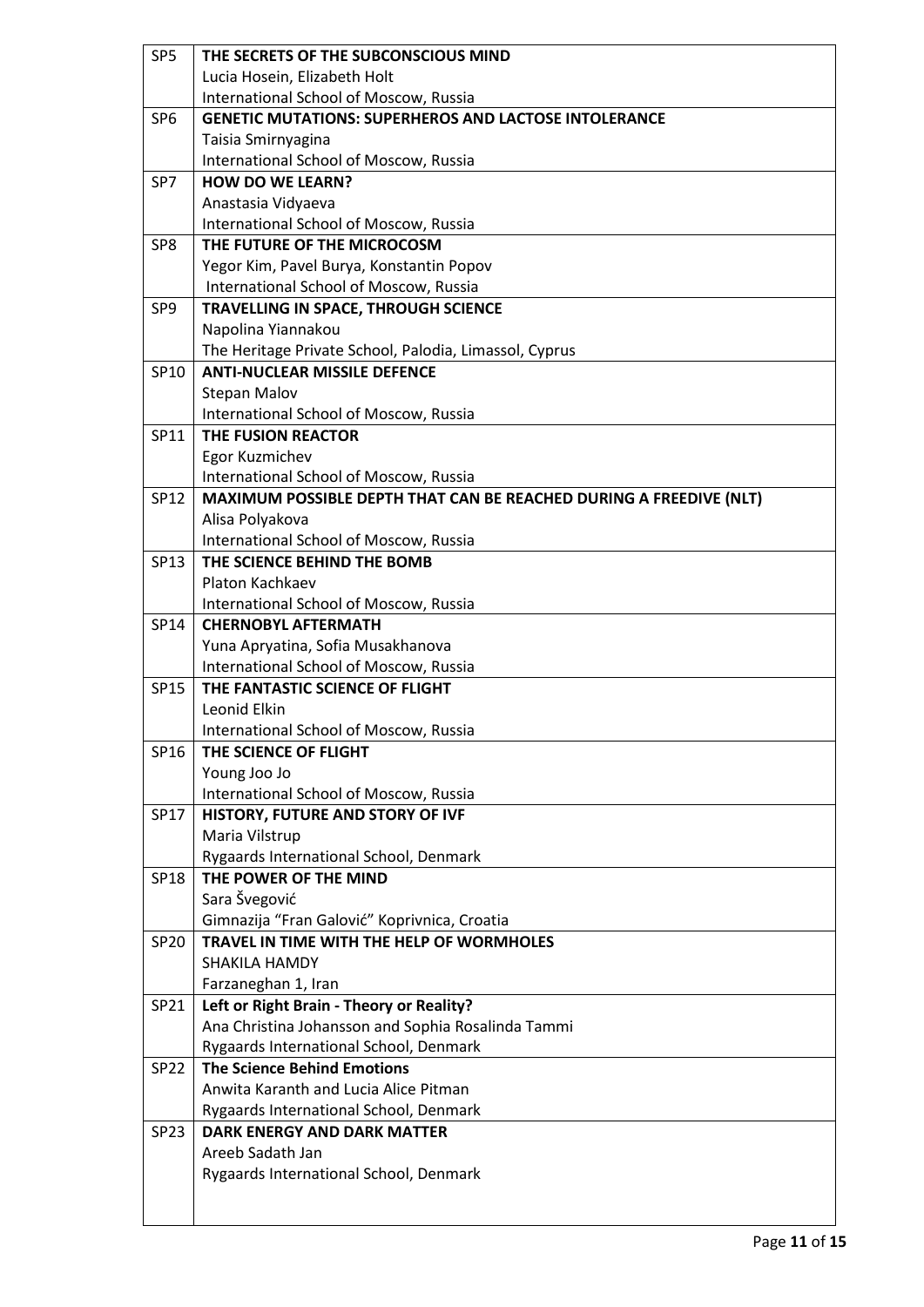| <b>SP24</b> | ORBITAL MECHANICS OF THE MOTION OF PLANETS AROUND THE SUN                                                     |
|-------------|---------------------------------------------------------------------------------------------------------------|
|             | Rohit Roy Chowdhury                                                                                           |
|             | Rygaards International School, Denmark                                                                        |
| <b>SP25</b> | <b>PHYSICS OF FOOTBALL</b>                                                                                    |
|             | Evgenios Evgeniou, Stathis Matolis, Michalis Mishelis                                                         |
|             | American Academy Larnaca, Cyprus                                                                              |
| SP26        | <b>GENES AT WORK, A BOARD GAME</b>                                                                            |
|             | Romano Raffaele, Amen Alessandro, Esposito Emanuele                                                           |
|             | Istituto Statale per l'Istruzione Secondaria "Europa", Pomigliano d'Arco, Naples, Italy                       |
| <b>SP27</b> | YES, CELLS COUNT                                                                                              |
|             | Federica D'Agnese, Serena Pagano                                                                              |
|             | Istituto Statale per l'Istruzione Secondaria "Europa", Pomigliano d'Arco, Naples, Italy                       |
| <b>SP28</b> | LIGHT, WAVE OR PARTICLE?                                                                                      |
|             | Hritik Roy Chowdhury                                                                                          |
|             | Rygaards International School, Denmark                                                                        |
| <b>SP29</b> | <b>WEB RADIO LIVE</b>                                                                                         |
|             | Alberto Pesce                                                                                                 |
|             | Istituto Statale per l'Istruzione Secondaria "Europa", Pomigliano d'Arco, Naples, Italy                       |
| SP30        | IS LAB-GROWN MEAT SUITABLE FOR MASS CONSUMPTION?                                                              |
|             | Bakogiannis Eleftherios, Chatzakou Christine, Kakos Nickolaos, Nikolaou Konstantina,<br><b>Tamvakas Chris</b> |
|             | The American College of Greece-Pierce, Athens, Greece                                                         |
| SP31        | <b>CAR T-CELL IMMUNOTHERAPY: REVOLUTIONIZING CANCER TREATMENT</b>                                             |
|             | Ploumis Georgios, Sadopoulos Evaggelos Angelos, Tsikou Vasiliki Silvia                                        |
|             | The American College of Greece-Pierce, Athens, Greece                                                         |
| <b>SP32</b> | THE NEW ERA OF ELECTRIC VEHICLES                                                                              |
|             | Mistrioti Myrto, Tasouli Vasiliki, Karamouzi Vasileia, Bouris Eleni Ioannna, Mafoutsis                        |
|             | Yasmine                                                                                                       |
|             | The American College of Greece-Pierce, Athens, Greece                                                         |
| <b>SP33</b> | LIGHT BULBS, LET'S SEE IT CLEARLY!                                                                            |
|             | Esposito Emanuele, Romano Raffaele, Amen Alessandro                                                           |
|             | Istituto Statale per l'Istruzione Secondaria "Europa", Pomigliano d'Arco, Naples, Italy                       |
| <b>SP34</b> | <b>COPY AND PASTETHE FUTURE?</b>                                                                              |
|             | Eleni Maria Vlotomas                                                                                          |
|             | International School of Paphos, Paphos, Cyprus                                                                |
| <b>SP35</b> | <b>OUR VULNERABILITY TOWARDS OUR CYBER LIFE</b>                                                               |
|             | Arian Adeli Koodehi                                                                                           |
|             | International School of Paphos, Paphos, Cyprus                                                                |
| SP36        | <b>CELEBRITIES AND GLOBAL WARMING</b>                                                                         |
|             | <b>Andreas Tavros</b>                                                                                         |
|             | International School of Paphos, Paphos, Cyprus                                                                |
| <b>SP37</b> | <b>PROSTHETICS</b><br>Nersu Yahi                                                                              |
|             | Mediterranean High School, Larnaca, Cyprus                                                                    |
| <b>SP38</b> | WHAT WILL HAPPEN IF EVERYONE IN THE WORLD WENT TO SLEEP AT THE SAME TIME                                      |
|             | AND WOKE UP AT THE SAME TIME?                                                                                 |
|             | Alex Kalaitsidis                                                                                              |
|             | Mediterranean High School, Larnaca, Cyprus                                                                    |
| <b>SP39</b> | <b>AUTISM SPECTRUM DISORDER</b>                                                                               |
|             | Maria Yiasoumi, Destine Akokcu                                                                                |
|             | Mediterranean High School, Larnaca, Cyprus                                                                    |
| <b>SP40</b> | <b>TELEPORTATION: WHAT IS IT REALLY?</b>                                                                      |
|             | Anna Kalaitsidou                                                                                              |
|             | Mediterranean High School, Larnaca, Cyprus                                                                    |
|             |                                                                                                               |
|             |                                                                                                               |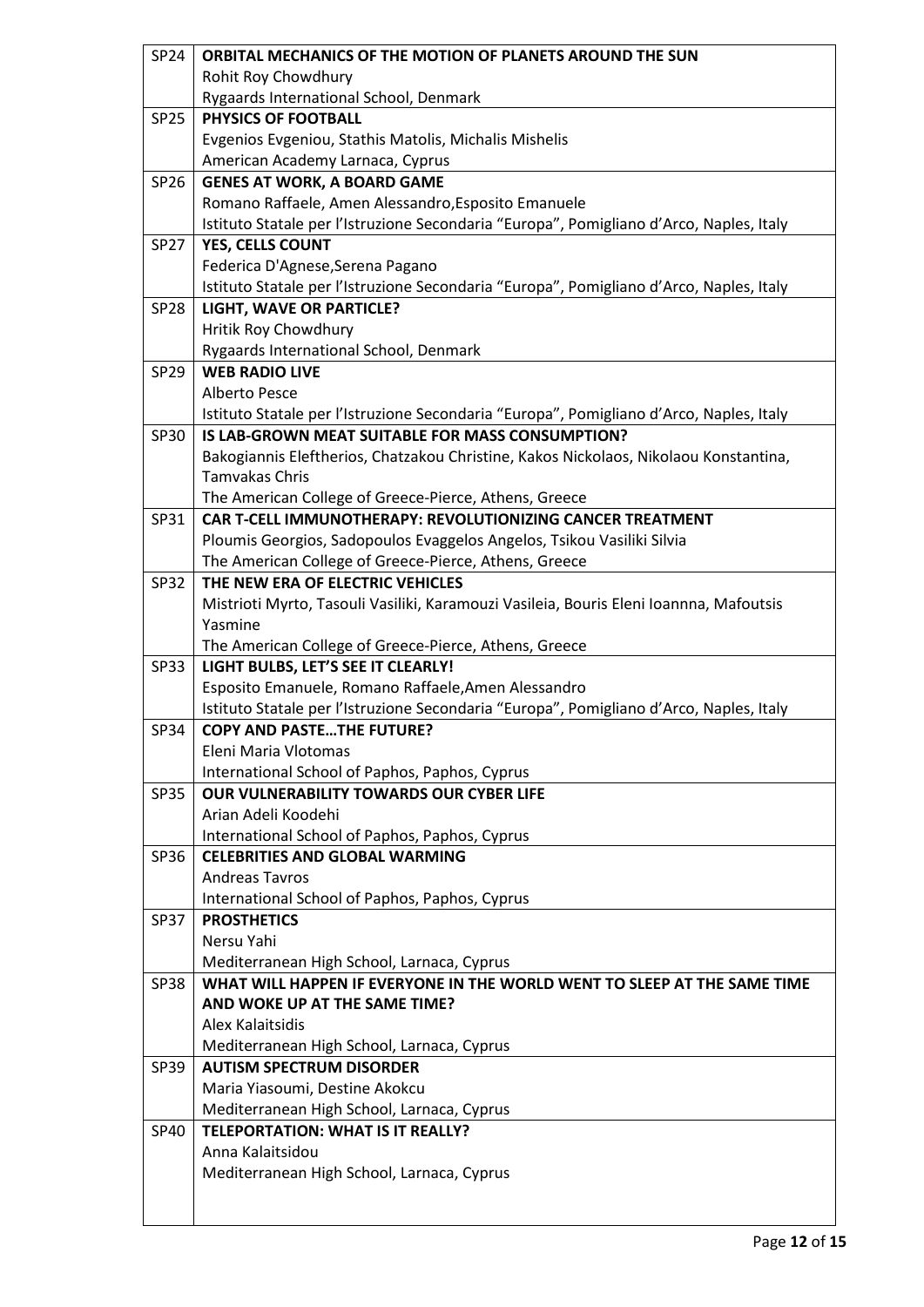| SP41        | DO YOU WISH YOU HAD A DOLPHIN'S BRAIN?                                                 |
|-------------|----------------------------------------------------------------------------------------|
|             | Elli Paphiti                                                                           |
|             | International School of Paphos, Paphos, Cyprus                                         |
| <b>SP42</b> | A STEM CELL DEBATE                                                                     |
|             | Eleni Diogenous                                                                        |
|             | International School of Paphos, Paphos, Cyprus                                         |
| SP43        | <b>BEAUTY COMES FROM WITHIN</b>                                                        |
|             | Salomi Perikleous, Tanya Vinogradova                                                   |
|             | International School of Paphos, Paphos, Cyprus                                         |
| <b>SP44</b> | <b>FERMI PARADOX</b>                                                                   |
|             | Foteini Kioutsouki, Evangelos Neophytou                                                |
|             | The Grammar School, Nicosia, Cyprus                                                    |
| <b>SP45</b> | <b>SCHRÖDINGER'S CAT</b>                                                               |
|             | George Rovanias                                                                        |
|             | The Grammar School, Nicosia, Cyprus                                                    |
| <b>SP46</b> | <b>VIRTUAL REALITY</b>                                                                 |
|             | Theofanis Themistocleous, Nicole Charalambous, Davina Bentley, Marilena Constantinou   |
|             | American Academy Larnaca, Cyprus                                                       |
| <b>SP47</b> | PRODUCING RENEWABLE FORM OF ENERGY FROM AGRICULTURAL BIOMASS                           |
|             | Kiril Ristevski, Gordana Todorova                                                      |
|             | Yahya Kemal College, Skopje, North Macedonia                                           |
| <b>SP48</b> | <b>CONVERSION OF WASTE INTO NON-RETROGRADABLE ECO-FRIENDLY SOLUBILIZING</b>            |
|             | <b>AGENT</b>                                                                           |
|             | Rozafa Cana                                                                            |
|             | Yahya Kemal College, Skopje, North Macedonia                                           |
| SP49        | <b>MACHINE LEARNING AND ARTIFICIAL NEURAL NETWORKS</b>                                 |
|             | Haris Papadopoulos                                                                     |
|             | Delasalle High School, Thessaloniki, Greece                                            |
| <b>SP50</b> | <b>MODERATE DEATH</b>                                                                  |
|             |                                                                                        |
|             | Efstathiadou Konstantina, Koralia Karapataki, Chrysovalandia Menicou, Anna Orthodoxou  |
|             | American Academy Larnaca, Cyprus                                                       |
| SP51        | THE ANATOMY OF COLOUR                                                                  |
|             | Linnea Kärrman, Oskar Vågsäter                                                         |
|             | Polhemskolan, Sweden                                                                   |
| <b>SP52</b> | <b>CLEANING UP OIL SPILLS WITH NANOTECHNOLOGY AND MAGNETS</b>                          |
|             | Christina Rokana, Artemis Tsopanelis                                                   |
|             | Geitonas School, Sternizes Koropiou, Athens, Greece                                    |
| <b>SP53</b> | STEM CELLS AND THEIR APPLICATIONS AS FUTURE MEDICINE                                   |
|             | Mani Mehanfar                                                                          |
|             | Zanjan National Organization for Development of Exceptional Talents, Shahid Beheshti 1 |
|             | Senior High School                                                                     |
|             | Zanjan, Iran                                                                           |
| <b>SP54</b> | <b>GENE THERAPY</b>                                                                    |
|             | Bampatsias Stergios, Pantazis Angelos                                                  |
|             | Varvakeion Model Junior High School, Athens, Greece                                    |
| <b>SP55</b> | <b>TRAVELLING WITH TIDES</b>                                                           |
|             | Giorgos Alexandrou, Marcos Phinikarides                                                |
|             | The GC School of Careers, Nicosia, Cyprus                                              |
| <b>SP56</b> | TO EAT OR NOT TO EAT                                                                   |
|             | Erato Markantoni, Gregoria Samouti                                                     |
|             | The GC School of Careers, Nicosia, Cyprus                                              |
| <b>SP57</b> | THE SCIENCE BEHIND SUPERHEROES                                                         |
|             | Georgios Karagiannis, Petros Kyriacou, Stylianos Lois, Stylianos Tamasios              |
|             | The GC School of Careers, Nicosia, Cyprus                                              |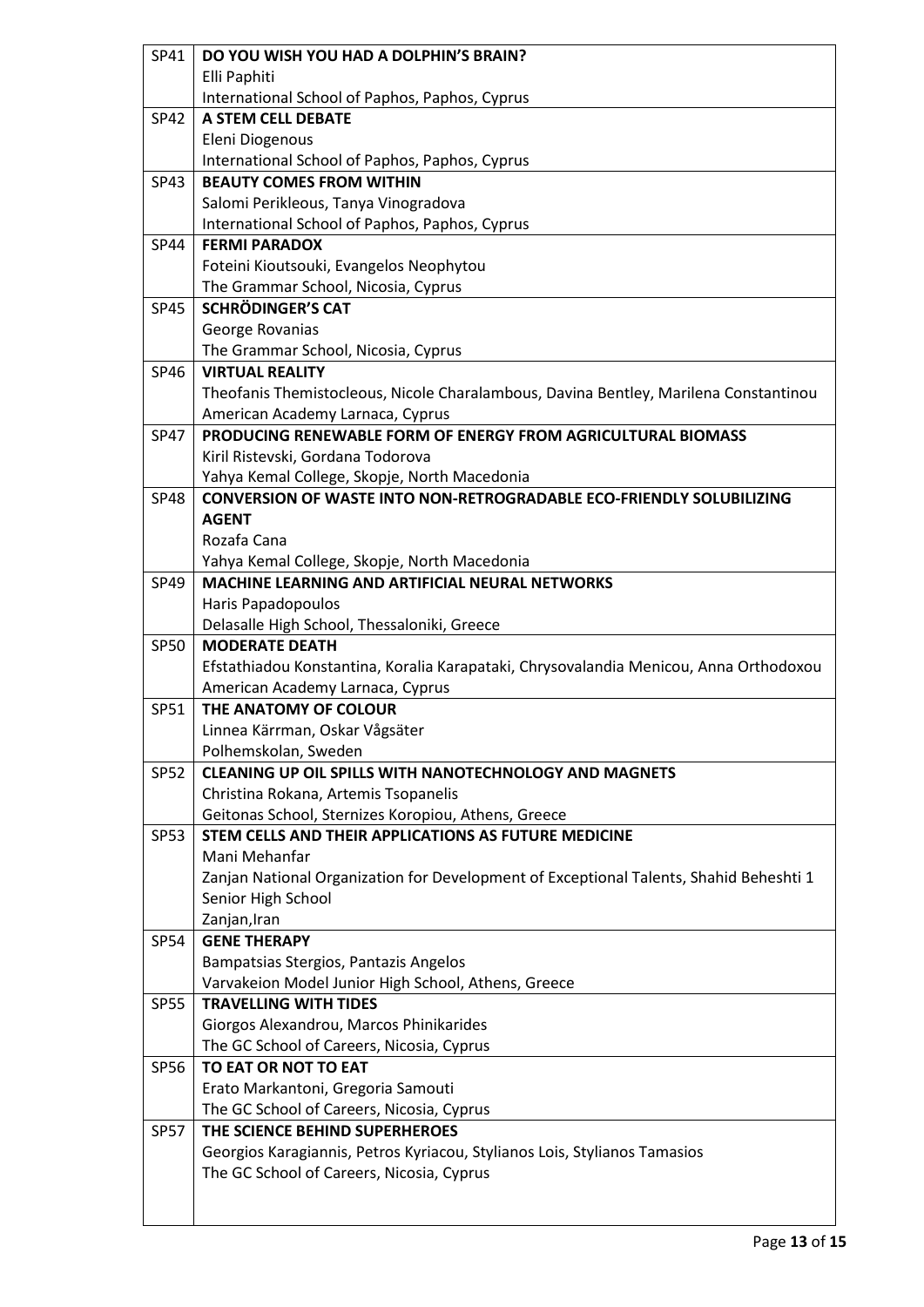| <b>SP58</b> | THE POWER OF THE SUBCONSCIOUS MIND                                                |
|-------------|-----------------------------------------------------------------------------------|
|             | Carolina Hadjidemetriou, Dimitris Kassianides                                     |
|             | The GC School of Careers, Nicosia, Cyprus                                         |
| <b>SP59</b> | STRING THEORY- THE POSSIBLE THEORY OF EVERYTHING                                  |
|             | Melina Bell                                                                       |
|             | Geitonas School, Sternizes Koropiou, Athens, Greece                               |
| SP60        | <b>WIM HOF METHOD</b>                                                             |
|             | Jošt Lombardo                                                                     |
|             | St Stanislav Institution, Gymnasium, 23 Stula, 1000 Ljubljana, Slovenia           |
| SP61        | <b>IDENTIFICATION OF MECHANISMS AND FEATURES OF COLOR FORMATION BASED ON</b>      |
|             | THE MEASUREMENT OF THE TRANSMISSION SPECTRUM OF DYES IN WATER SOLUTIONS           |
|             | Maksim Turovski                                                                   |
|             | Tartu Annelinna Gymnasium                                                         |
|             | Võru 186, Tartu, Estonia                                                          |
| SP62        | <b>INVASTIGATION OF THE RELATIONSHIP BETWEEN THE COLOR OF AN INCADESCENT</b>      |
|             | LAMP, THE EMISSION SPECTRUM AND THE FILAMENT'S TEMPERATURE.                       |
|             | OR ELSE, WHAT IS THE SURFACE TEMPERATURE OF A STAR?                               |
|             | Miltiadis Raptis, Agrippina Margaritou                                            |
|             | Geitonas School, Sternizes Koropiou, Athens, Greece                               |
| SP63        | ELUCIDATING THE MYSTERY OF STARS AND BLACK HOLES                                  |
|             | Maria Nicolaides, Kosmas T. Papadopoulos                                          |
|             | American Academy Larnaca, Cyprus                                                  |
| SP64        | <b>DOES TIME EXIST?</b>                                                           |
|             | Tatiana Pelecanou, Demetra Efstathiou, Mary Efstathiadou, Despina Michaelidou     |
|             | American Academy Larnaca, Cyprus                                                  |
| <b>SP65</b> | <b>SPACE EXPLORATION</b>                                                          |
|             | <b>Tarek Abd El-Aziz</b>                                                          |
|             | Yahya Kemal College, Skopje, North Macedonia                                      |
| SP66        | <b>SPACE AND PLANETS</b>                                                          |
|             | Melina Iacovou, Loukia Stavrou<br>American Academy Larnaca, Cyprus                |
| <b>SP67</b> | <b>ENO-CARPOLOGICAL STUDY OF GEORGIAN VINE SPECIES PROTECTED IN GEORGIA AND</b>   |
|             | <b>EVALUATION OF THEIR ANTIOXIDANT PROPERTIES</b>                                 |
|             | Luka Kuchukhidze, Maria Lomaia, Elizabeth Martiashvili, Liza Kuprashvili          |
|             | Tbilisi International School, Georgia                                             |
| <b>SP68</b> | THE ROBOTS KINGDOM IS NEAR                                                        |
|             | Dimitris Papamiltiades, NickyHadjigeorgiou, Antriana Kranidioti,                  |
|             | <b>Giannis Marmaras</b>                                                           |
|             | Lyceum A' Ethnarchis Makarios III, Paphos, Cyprus                                 |
| SP69        | THE DOUBLE SLIT EXPERIMENT                                                        |
|             | Andreas Ierotheou                                                                 |
|             | The English School Nicosia, Cyprus                                                |
| <b>SP70</b> | PLASTIC POLLUTION: WHAT IS NEXT?                                                  |
|             | Alberto Mparkis, Sotiris Panagakis, Christina Papaefthimiou, Marios Pantazopoulos |
|             | Nea Genia Ziridis, Athens, Greece                                                 |
| SP71        | <b>GYROSCOPIC ROTATION</b>                                                        |
|             | Kyriakos Dodson, Oliver Williams, Joshua Bryans, Parisinos Cavaye                 |
|             | International School of Paphos, Paphos, Cyprus                                    |
| <b>SP72</b> | TIME IS RELEVANT OR ISN'T IT?                                                     |
|             | Elena Mantzouka                                                                   |
|             | Nea Genia Ziridis, Athens, Greece                                                 |
| <b>SP73</b> | <b>ROBOTS TAKE CONTROL</b>                                                        |
|             | Danai Fragki                                                                      |
|             | Nea Genia Ziridis, Athens, Greece                                                 |
|             |                                                                                   |